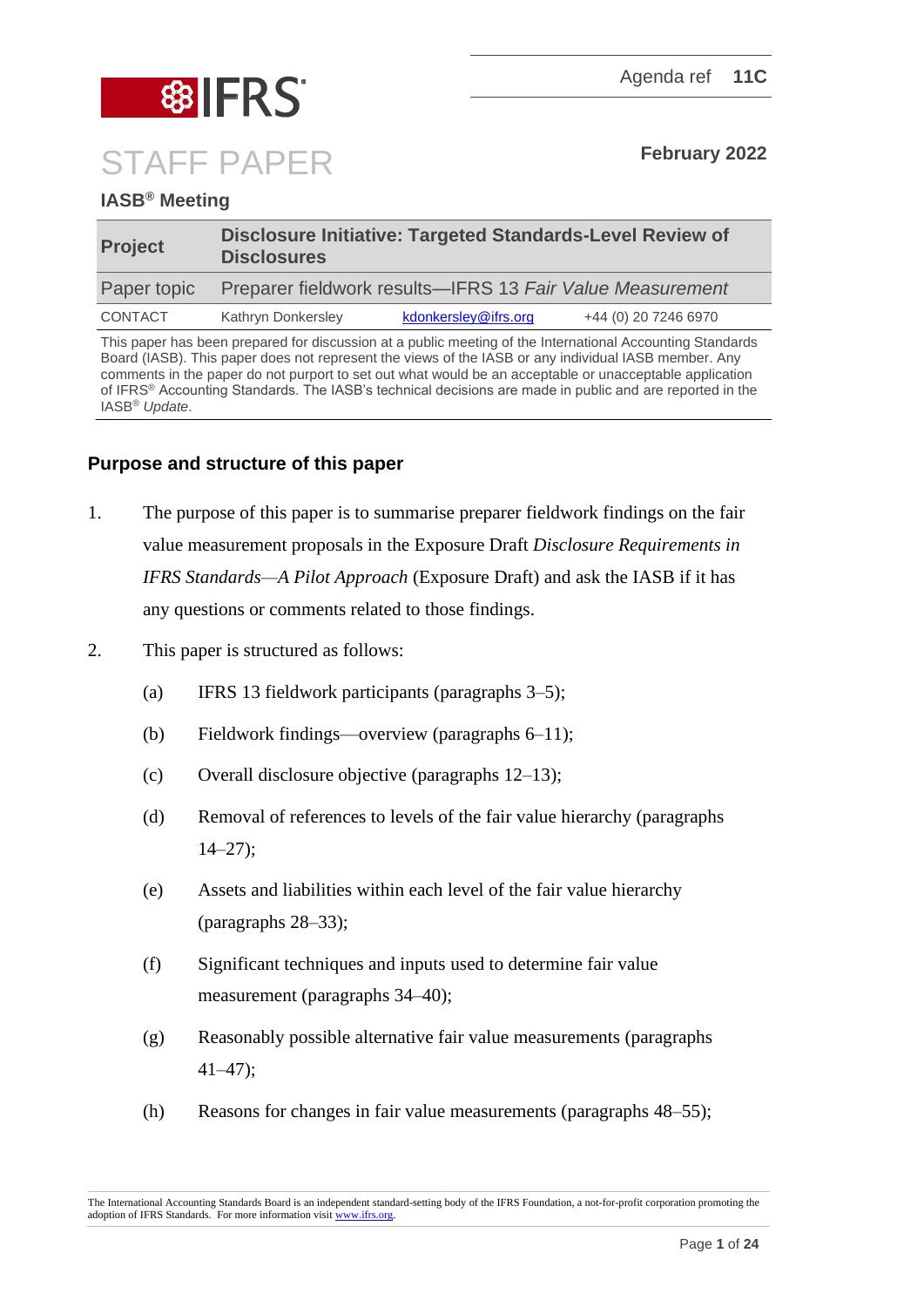- (i) Assets and liabilities not measured at fair value but for which fair value is disclosed (paragraphs [56–](#page-21-0)[59\)](#page-22-0); and
- (j) Other fieldwork findings (paragraph [60\)](#page-22-1).

# **IFRS 13 Fieldwork participants**

- <span id="page-1-0"></span>3. 35 of the 50 fieldwork participants applied the proposed disclosure requirements for IFRS 13.
- 4. The pie chart below summarises IFRS 13 fieldwork participants by jurisdiction:



<span id="page-1-1"></span>5. The pie chart below summarises IFRS 13 fieldwork participants by industry:

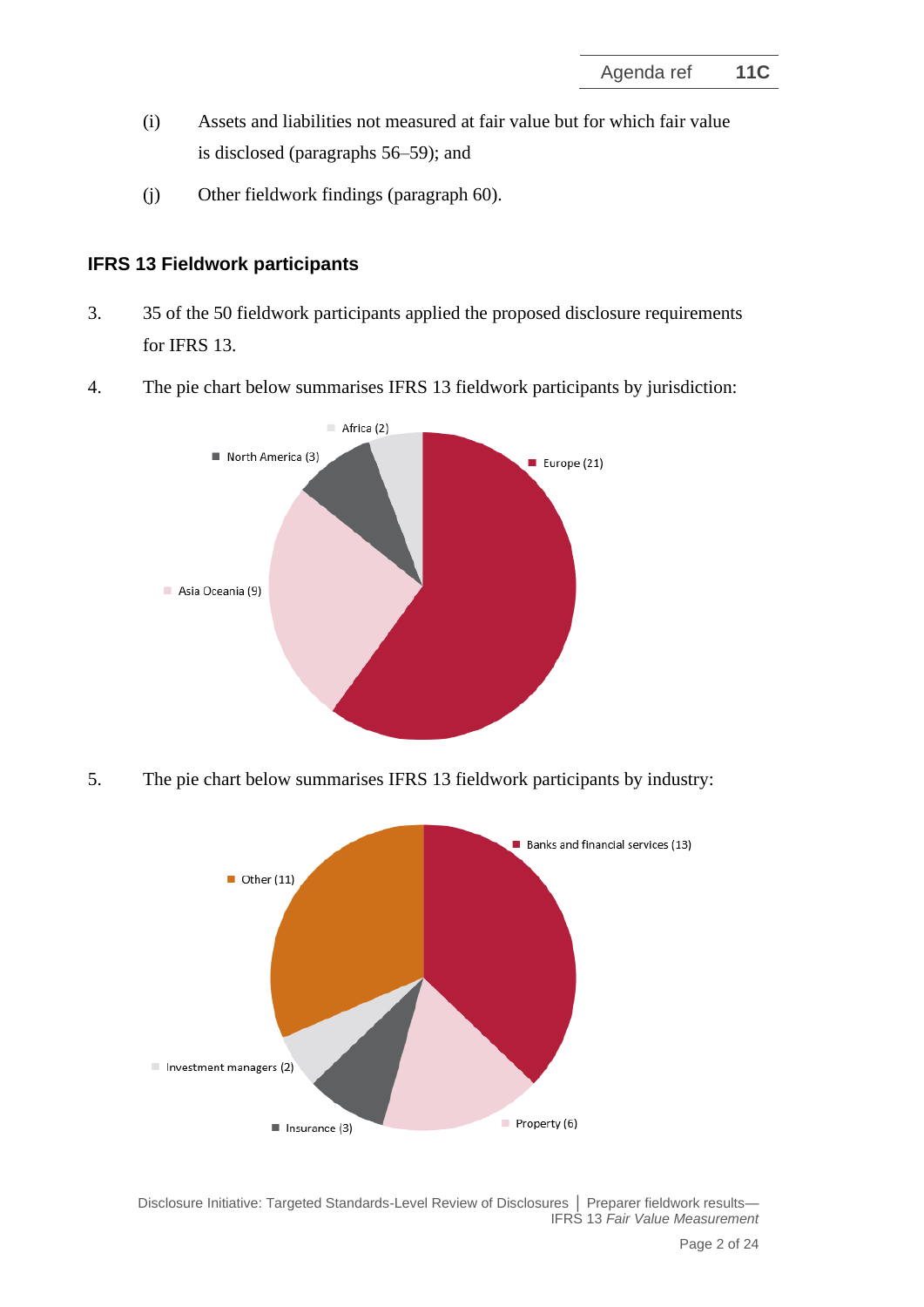# **Fieldwork findings—overview**

- <span id="page-2-0"></span>6. Most participants found the proposed disclosure objectives for IFRS 13 clear and said they provided a useful basis for understanding the information needed by users of financial statements (users). However, consistent with the findings in Agenda Paper 11B, fieldwork participants expressed mixed views on whether they supported the IFRS 13 proposals overall. In light of the fieldwork, some participants strongly supported the proposals, some strongly disagreed with them, and there were a range of views in between those two extremes. This section summarises feedback:
	- (a) from those that supported the proposals, including a summary of changes participants made to their disclosures applying the proposals (paragraph [8\)](#page-2-1);
	- (b) from those that did not support the proposals (paragraphs  $9-10$ ); and
	- (c) about the costs of applying the proposals (paragraph [11\)](#page-5-0).
- 7. The sections that follow summarise the fieldwork findings and feedback from participants about each technical aspect of the IFRS 13 proposals.

# *Participants that supported the IFRS 13 proposals*

- <span id="page-2-1"></span>8. Some participants from all industries supported the proposed amendments to IFRS 13. They found the overall and specific disclosure objectives useful in explaining user needs and helping them to identify ways to make their disclosures more useful. Many of these participants had used the fieldwork as an opportunity to reconsider and improve their IFRS 13 note. Some said they would make improvements to the note in their next annual report—i.e., they would not wait for the proposals to be finalised. One participant—a bank—had shared their mock note with their own users who 'welcomed the new proposed note.' Others said the proposals enabled them to restructure, streamline or simplify their notes to better respond to user needs and to remove information that was not useful to users. Changes made by these participants included:
	- (a) new or improved entity-specific, relevant information. For example: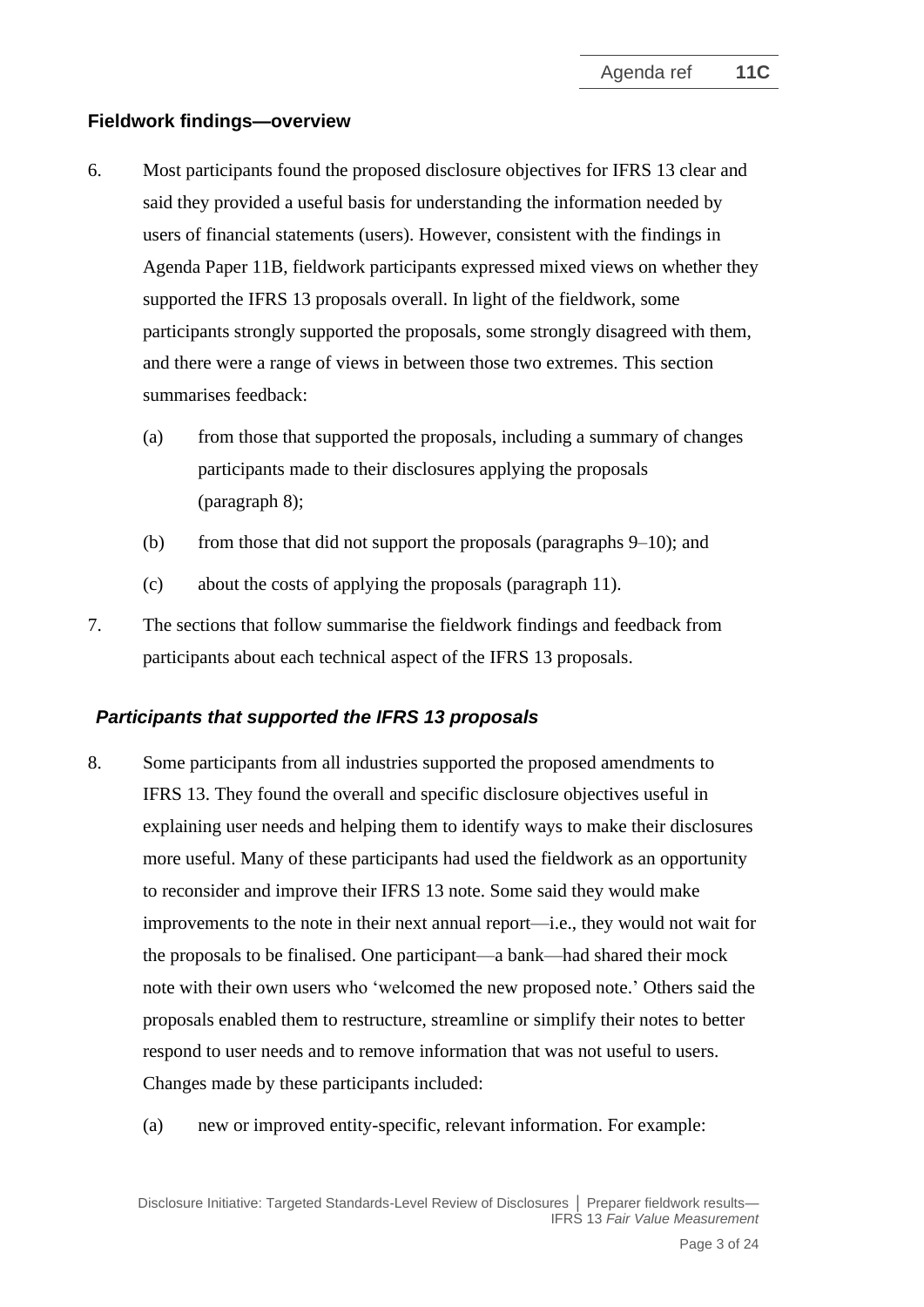- (i) descriptions of the fair value measurements that carry the most exposure to risks of changes in fair value and the significant assumptions and inputs contributing to those exposures;
- (ii) explanations of how and why fair value measurements have moved in the year—for example why transfers between levels of the fair value hierarchy have occurred;
- (iii) details about the classes of instrument categorised in each level—this information typically replaced repetition of the definitions of the levels of the fair value hierarchy from IFRS 13; and
- (iv) material, entity-specific information not explicitly identified in IFRS 13—for example, information about material fair value measurements within joint ventures or disaggregation of assets and liabilities measured at fair value by geographic location.
- (b) removing information that is less useful to users, for example:
	- (i) information about immaterial fair value measurements or immaterial movements in fair value measurements;
	- (ii) explanations of standard valuation models that do not include any entity-specific content;
	- (iii) information about valuation techniques for instruments no longer held by the entity; and
	- (iv) repetition of requirements or definitions from IFRS 13.
- (c) improving the communication effectiveness of retained information, for example, presenting:
	- (i) an up-front summary of the carrying amount and fair value of recurring and non-recurring fair value measurements and items measured at amortised cost;
	- (ii) a tabular summary of valuation techniques and significant inputs by class of instrument and level of the fair value hierarchy; and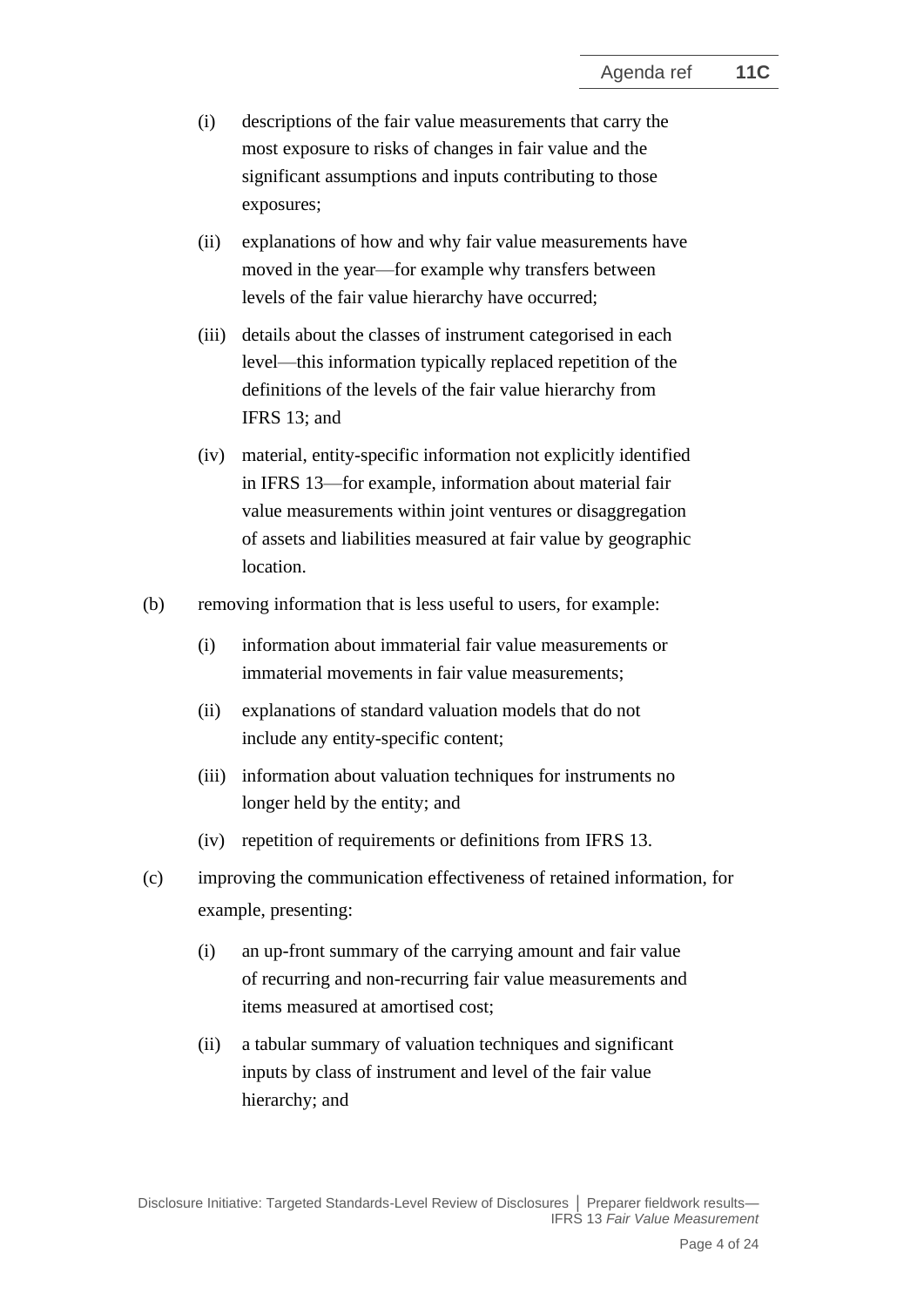(iii) previous narrative information about how and why fair value measurements had changed in the year in a tabular format.

### *Participants that did not support the IFRS 13 proposals*

- <span id="page-4-0"></span>9. Other participants did not support the IFRS 13 proposals. Some participants from all industries said that the items of information named in the proposals were very similar to the current IFRS 13 requirements. These participants suggested that:
	- (a) the costs of applying the proposals could outweigh the reporting benefits. Some said the proposals would not lead to any substantial change to their IFRS 13 note and, consequently, did not think the additional costs arising from increased application of judgement would be justified (see paragraph [11\)](#page-5-0). Some non-banking participants—including most property companies—explained that their fair value measurements are straightforward. These participants said they already disclose all information that is relevant to users and, consequently, thought the proposals would have few reporting benefits.
	- (b) the project objectives could be achieved in a less disruptive way—for example via:
		- (i) educational initiatives to help entities apply the current IFRS 13 and materiality requirements more effectively; or
		- (ii) adding to the current IFRS 13 requirements to capture the main technical changes brought about by the proposals (such as additional information for Level 2 fair value measurements or improved narrative explanations about how and why fair value measurements had changed during a reporting period).
- <span id="page-4-1"></span>10. Banks that did not support the proposals provided one or more of the following reasons:
	- (a) some large banks thought they would have to disclose every item of information named in the proposals. This was generally because of concerns about audit or regulation—participants said that it would be difficult for a large bank to justify the exclusion of any item of information

Disclosure Initiative: Targeted Standards-Level Review of Disclosures **│** Preparer fieldwork results— IFRS 13 *Fair Value Measurement*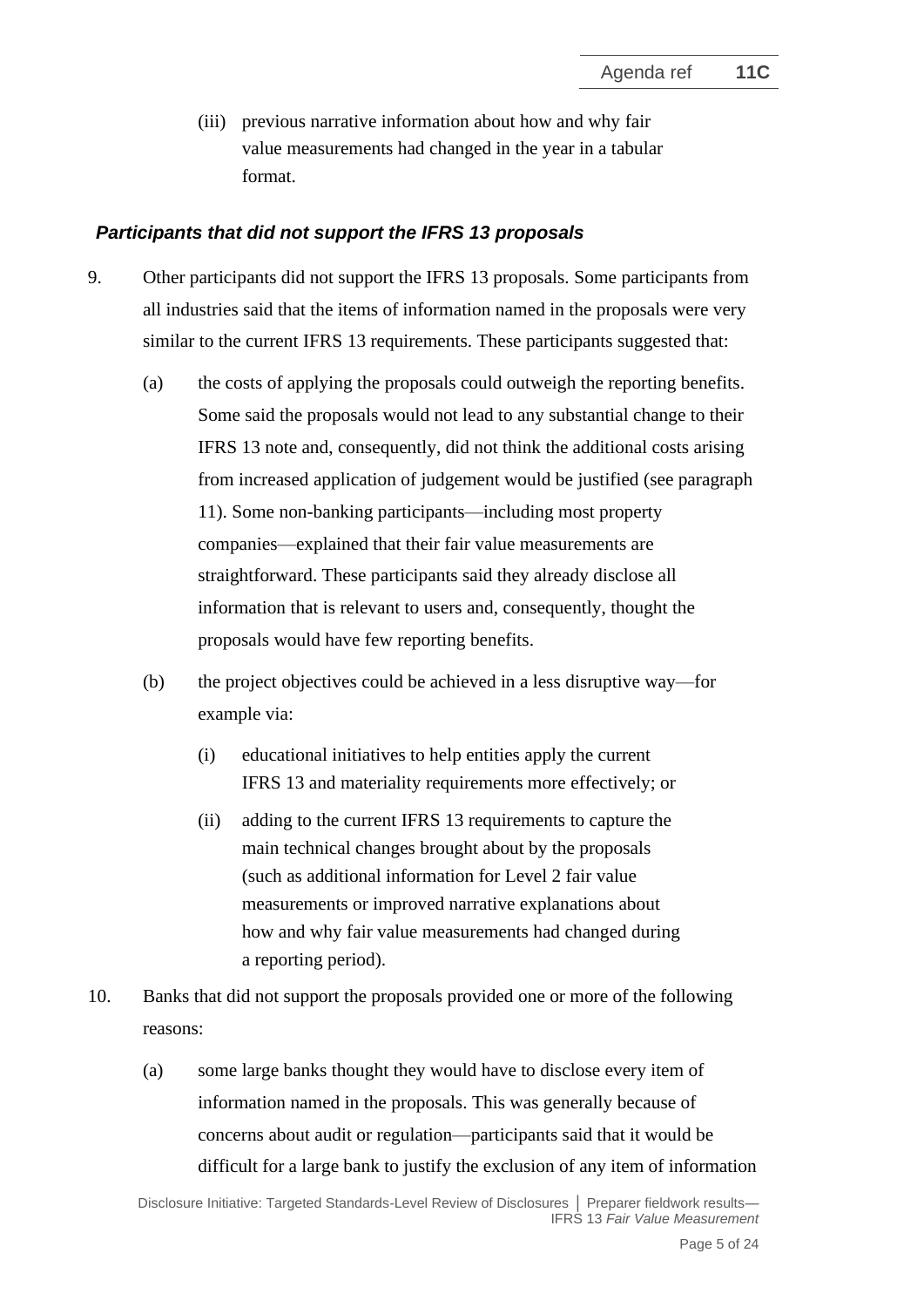from their fair value disclosures. Consequently, they thought the proposals would increase the volume of disclosure rather than making that disclosure more useful.

- (b) some were concerned about the costs of applying the proposals (see paragraph [11\)](#page-5-0). For example, they said the need to provide detailed information for some or all Level 2 fair value measurements would be extremely costly. This was often because of the high volume of Level 2 instruments held by banks.
- (c) some were concerned that the proposals effectively introduced a fourth level of the fair value hierarchy—i.e., those Level 2 instruments about which users say they do not get sufficient information today. Some of these participants thought that if the levels of the fair value hierarchy are appropriately defined and applied, detailed information about instruments outside Level 3 should not be useful to users because the measurement of those instruments should not contain significant uncertainty. A few said they would prefer the IASB to reconsider the definitions of the levels rather than introduce a fourth level only for the purpose of disclosure.
- (d) some were concerned about the effects of an increased need to apply judgement on such a regulated industry. They said disclosure of uniform and comparable information is important in the banking industry and would be reluctant to make changes to their disclosure without broad industry agreement about what would be disclosed. These participants think a prescriptive list of disclosure requirements is needed in the banking industry and said that if the IASB does not provide such a list then the banking industry, auditors and regulators would develop their own.

#### *Costs of application*

- <span id="page-5-0"></span>11. Fieldwork participants also provided mixed views about the costs of applying the IFRS 13 proposals:
	- (a) some participants said the proposals would be costly to implement. This was generally for similar reasons to those described in Agenda Paper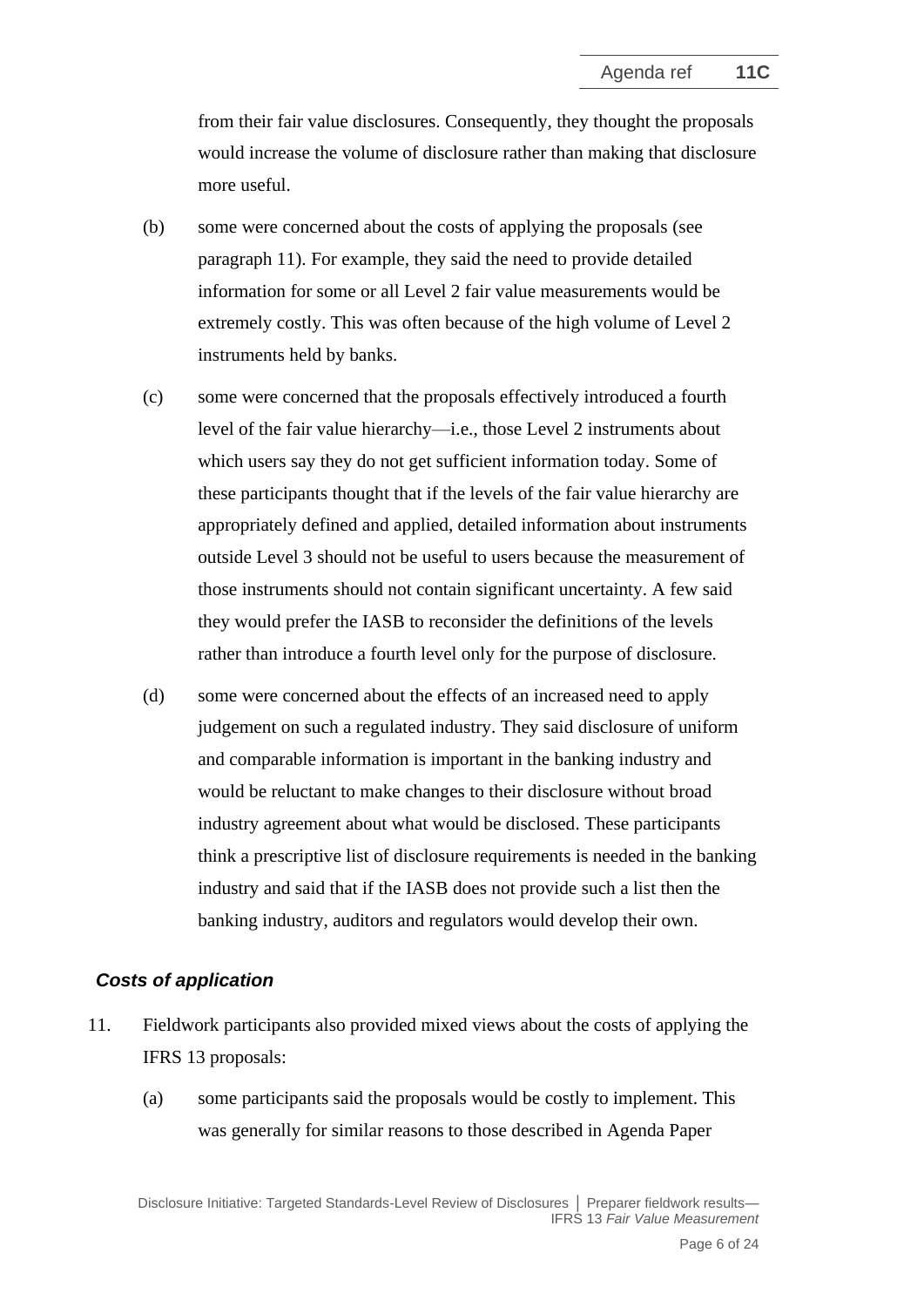11B—i.e., they said there would be costs associated with increased application of judgement. In addition:

- (i) some participants—particularly banks—were concerned about the costs of preparing the particular disclosure information required by the IFRS 13 proposals. For example, they were concerned about the costs of gathering and disclosing information for large volumes of Level 2 fair value measurements (see paragraphs [14](#page-7-2)[–27\)](#page-11-0) or determining reasonably possible alternative fair value measurements (see paragraphs [41–](#page-14-1)[47\)](#page-17-0).
- (ii) one particular cost concern raised by many large group banks related to collecting information from large numbers of group entities. They said they would need to collect all information that could possibly be relevant to satisfying the disclosure objectives before being able to determine which of that information is material at group level.
- (b) some participants thought the IFRS 13 proposals would not be unduly costly to implement. These participants said they already had the information necessary to comply with the requirements, or that the information was readily available. A few of these participants had discussed the IFRS 13 fieldwork with their auditors and did not foresee any undue costs relating to the audit process. However, some of the participants providing this feedback noted that the proposals would not result in any significant changes to their disclosed information.
- (c) a few participants said that initial application of the proposals would be costly but that subsequent application would not be unduly costly. Initial costs would arise because of the need to change ways of thinking and processes (for example, involving additional departments in the determination of what to disclose) or to gather new information for the first time (for example, information about reasonably possible alternative fair value measurements).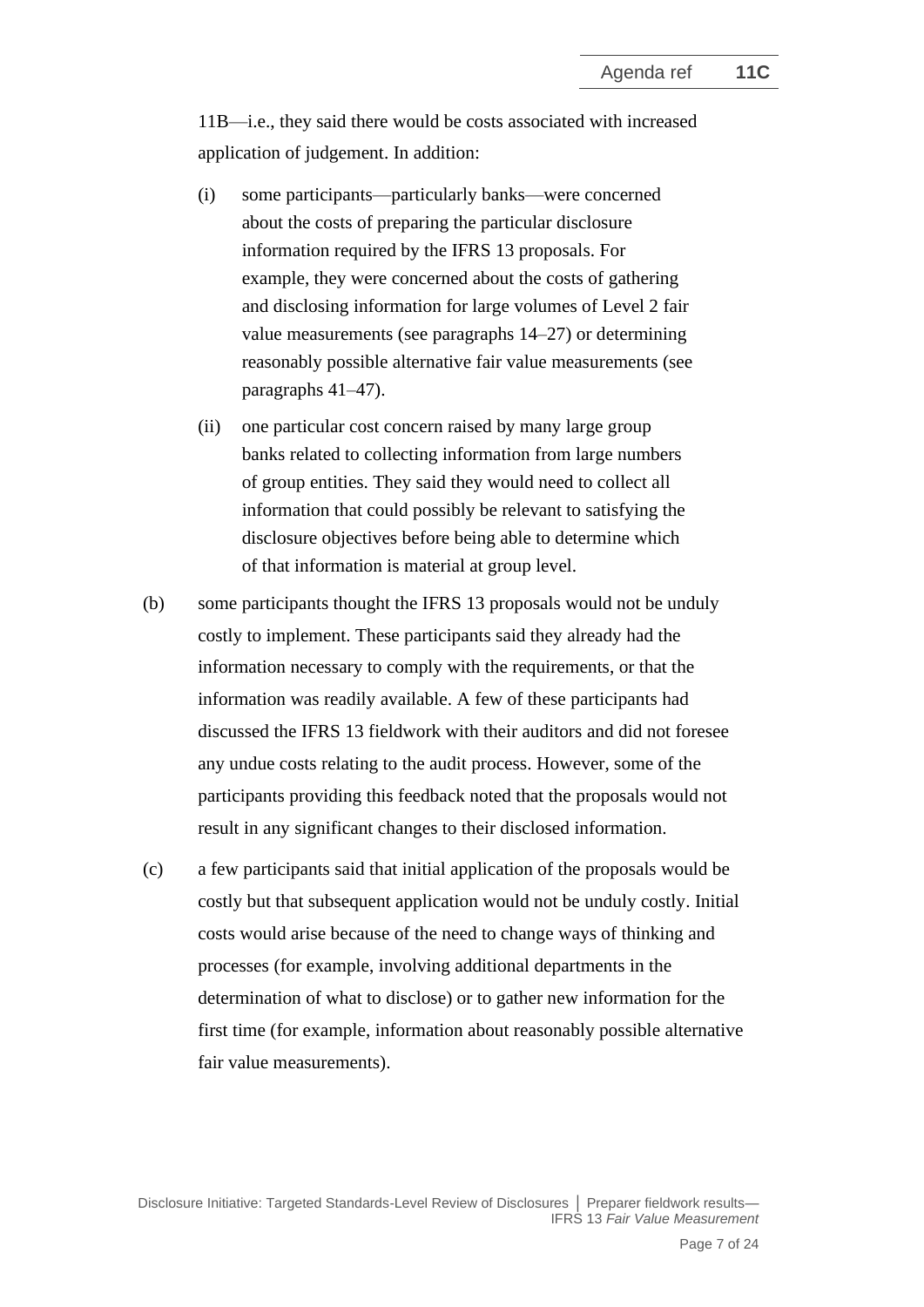# **Overall disclosure objective**

# *Exposure Draft proposals*

<span id="page-7-0"></span>12. Paragraph 100 of the Exposure Draft proposed an overall disclosure objective for IFRS 13 that requires an entity to disclose information that enables users of financial statements to evaluate the entity's exposure to uncertainties associated with fair value measurements. That theme of uncertainty is then reflected throughout the proposed specific disclosure objectives.

# *Fieldwork findings*

- <span id="page-7-1"></span>13. Few fieldwork participants commented specifically on the overall disclosure objective. Those that did found it helpful, saying that:
	- (a) they kept returning to the overall disclosure objective while preparing the fair value measurement note to 'sense check' whether, overall, they were giving the right information to users.
	- (b) the overall disclosure objective helped participants to review their information, reduce information that does not add value to users and incorporate any additional information that would help to meet user needs. For example, participants that had identified additional, entity-specific information to disclose that was not explicitly named in the proposals (see paragraph [8\(](#page-2-1)a)(iv)) cited the overall disclosure objective as helpful.
	- (c) in their view, the proposed specific disclosure objectives were aligned with the overall disclosure objective.

# **Removal of references to levels of the fair value hierarchy**

# *Exposure Draft proposals*

<span id="page-7-2"></span>14. The proposed specific disclosure objectives avoid referring to levels of the fair value hierarchy where possible and helpful. This was in response to user feedback that entities—particularly banks—sometimes provide detailed information for immaterial Level 3 fair value measurements and insufficient information for other, material, fair value measurements. The IASB's intention was to make clear that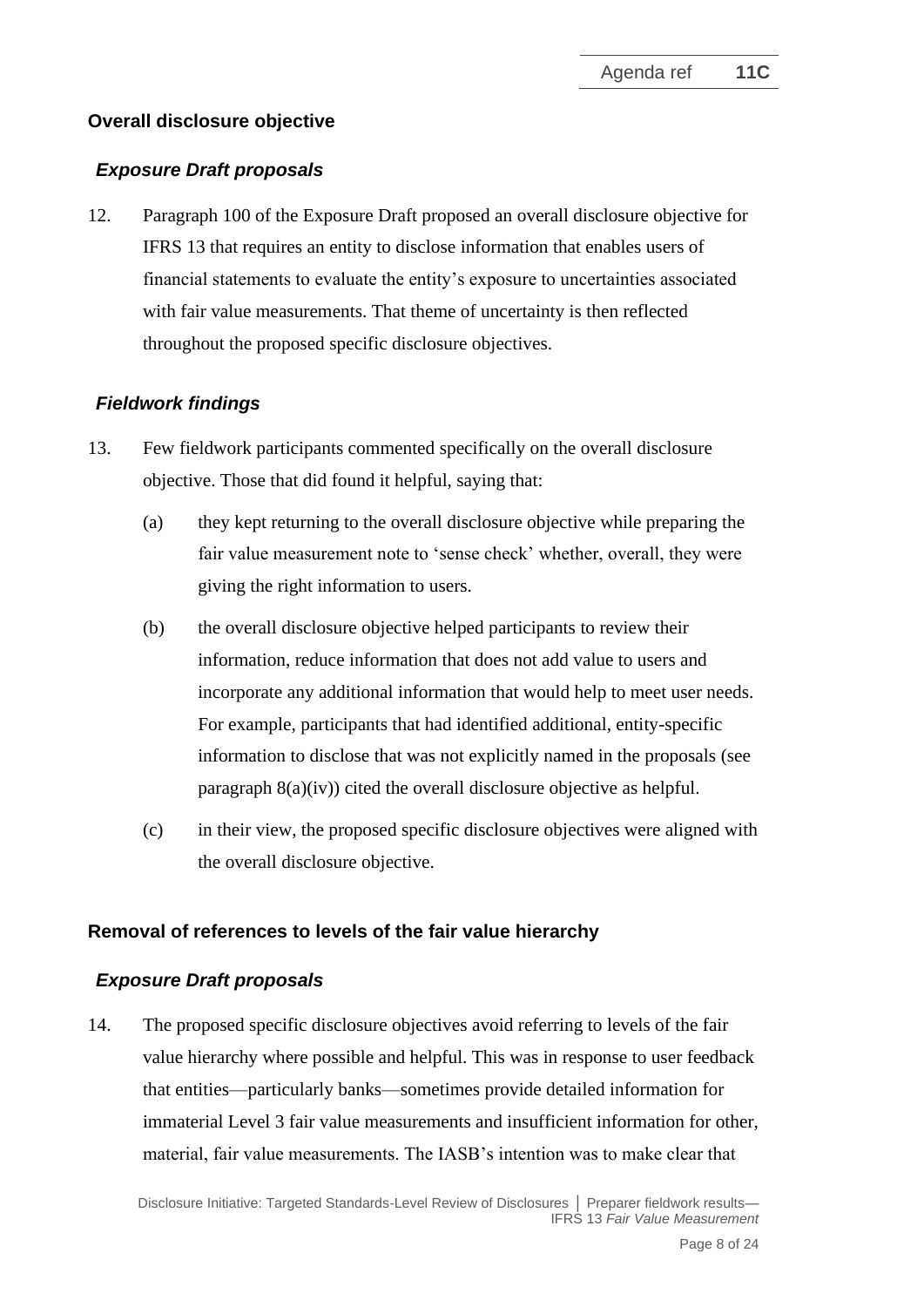entities should disclose material information about material fair value measurements, irrespective of where those measurements fall within the fair value hierarchy.

15. Missing material information identified during development of the Exposure Draft included information about exposure to uncertainty within an entity's Level 2 fair value measurement portfolio. This applies particularly to those Level 2 instruments that are close to the boundary with Level 3. The specific information an entity might need to disclose is captured within each of the proposed specific disclosure objectives for IFRS 13. This section summarises overall feedback on the principle of providing additional information—beyond that typically disclosed today—for fair value measurements outside Level 3.

# *Fieldwork findings*

16. All banks and insurers commented on this aspect of the proposals, along with some other participants. Across all industries, some participants said they understood the intent of the proposals only after discussion with the IASB staff i.e., the intent was not clear from the proposed requirements themselves. Some thought this could be addressed by including explanations from the Basis for Conclusions within the requirements.

#### **Banks and insurers**

17. Some banks and insurers said they would be unaffected by the removal of references to levels of the fair value hierarchy. This was because they view their entire Level 2 population as 'clear' Level 2 and not close to the Level 3 boundary. Consequently, these participants concluded that there was no material information to disclose about uncertainty in their Level 2 fair value measurements.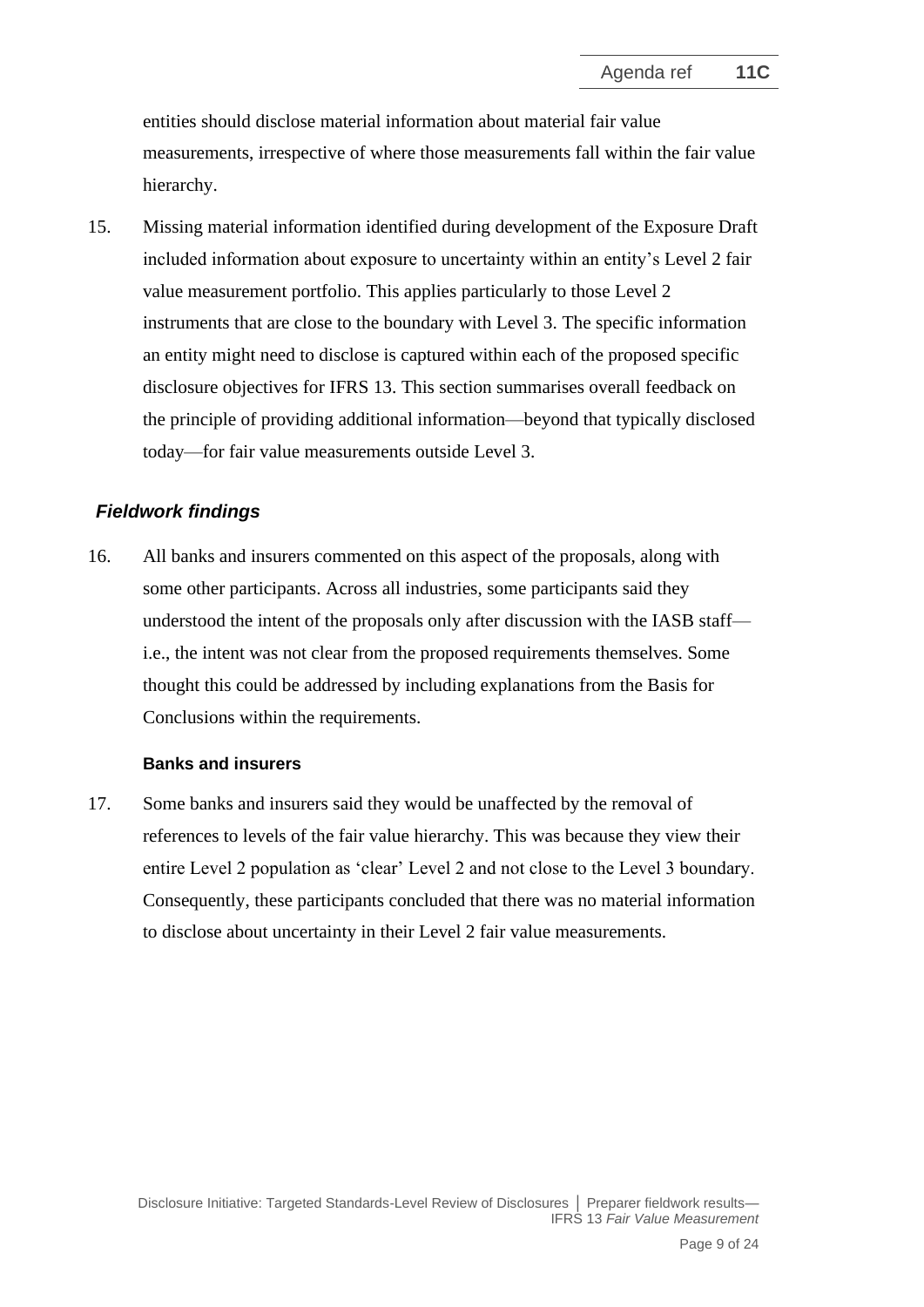- <span id="page-9-0"></span>18. Of the banks and insurers that would make changes to their disclosures applying this proposal:
	- (a) some would provide all items of information identified in the proposals for all fair value measurements, or all fair value measurements in Levels 2 and 3 of the fair value hierarchy.<sup>1</sup> In their view:
		- (i) it would be difficult for a large bank to conclude that any disclosure item identified in IFRS 13 is immaterial;
		- (ii) auditors would not permit them to exclude from their disclosures any item named in the proposals; or
		- (iii) it would be difficult to justify why disclosure was provided about some, but not all Level 2 instruments. Consequently, it would be easier to provide the same disclosure for all items categorised in Level 2.
	- (b) some would disclose additional information about those fair value measurements for which the entity had to apply judgement to determine that the item should be categorised in Level 2, rather than Level 3, of the fair value hierarchy. This might arise, for example, if the item was measured using some unobservable inputs, but those unobservable inputs were concluded to be insignificant to the overall measurement.
	- (c) some would develop indicators of uncertainty based on fair value uncertainty ranges calculated and reported to satisfy regulatory requirements. These banks would disclose uncertainty information about those items above an established uncertainty threshold. This feedback predominantly came from UK banks.
	- (d) some would disclose additional qualitative information about how they determined the categorisation of instruments to levels of the fair value hierarchy, with particular focus on the distinction between Level 2 and Level 3 and the observability of measurement inputs.

<sup>&</sup>lt;sup>1</sup> Paragraph BC73(b)(ii) of the Basis for Conclusions on the Exposure Draft explained that: 'In practical terms, the Board expects entities applying [this proposal] to consider disclosing information about measurement uncertainty for material fair value measurements that are categorised within Level 2 but for which the categorisation is close to Level 3. The Board expects this approach would not necessitate the provision of detailed information for items in Level 1, or most items in Level 2, of the fair value hierarchy.'

Disclosure Initiative: Targeted Standards-Level Review of Disclosures **│** Preparer fieldwork results— IFRS 13 *Fair Value Measurement*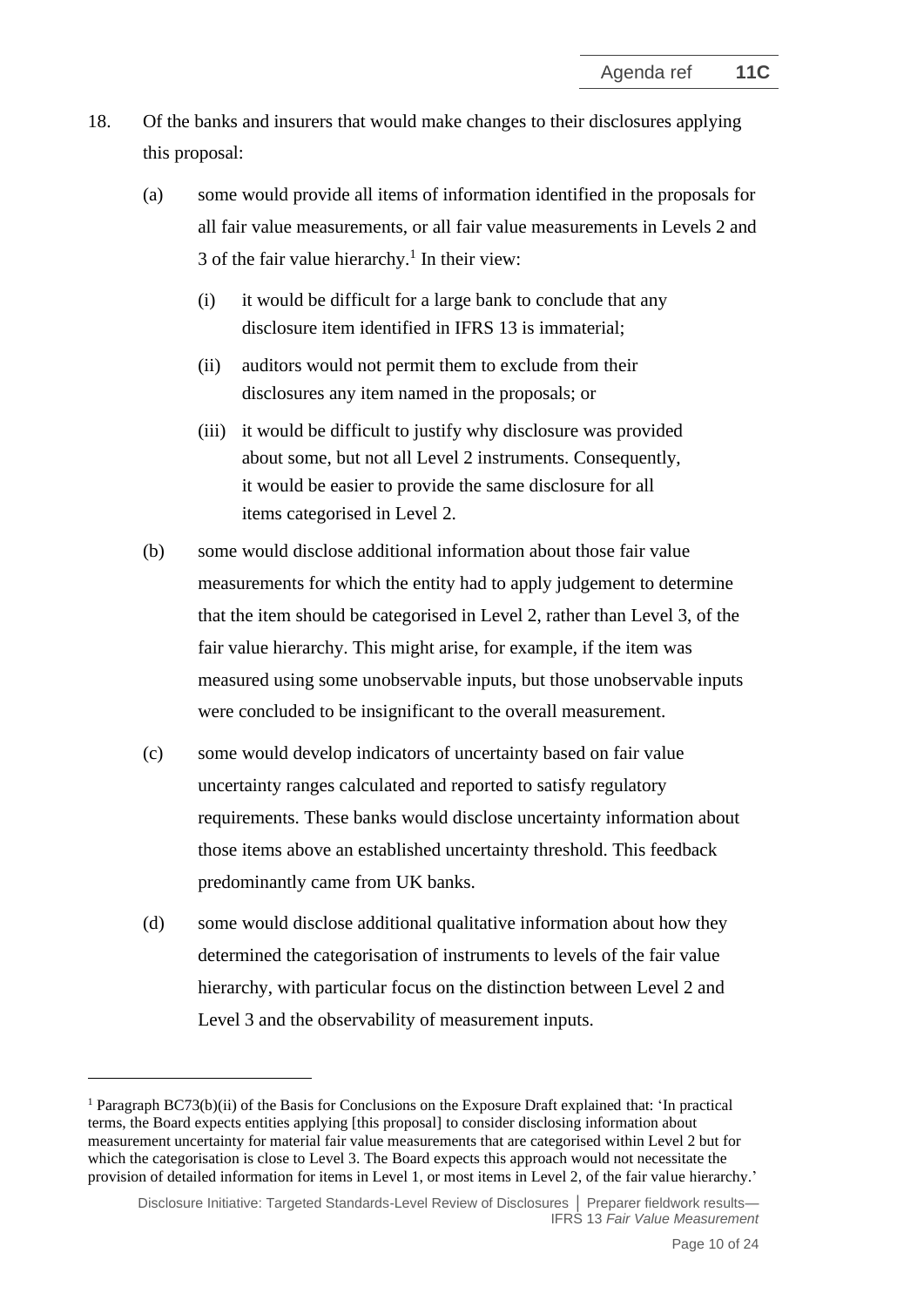- 19. Some banks agreed that information about exposure to uncertainty within the Level 2 portfolio would provide useful information to users. They agreed that such uncertainty exists and a few added that they already monitor—and in some cases disclose narrative information about—the population of Level 2 instruments to which this applies.
- <span id="page-10-0"></span>20. However, some banks said that requiring disclosure of information about the 'uncertain Level 2' population would effectively introduce a fourth level of the fair value hierarchy—they described this as 'Level 2b'. A few said that if this issue needs to be addressed, they would prefer the IASB to reconsider how the levels of the fair value hierarchy are defined and not introduce an additional level only for the purpose of disclosure. A few said they were unaware of users requiring additional information about Level 2 instruments and do not think any additional disclosure is needed.
- 21. Both South African participants noted that a lack of observable markets in this jurisdiction means banks typically have a significant balance of Level 2 fair value measurements largely comprised of over-the-counter instruments that are close to Level 1 in nature. Consequently, these participants thought concerns about potential uncertainty in their large Level 2 portfolios might be unwarranted.
- 22. Some banks questioned whether derivative valuation adjustments would trigger a requirement to disclose information about measurement uncertainty. Some of these participants thought that, if this were the case, information about measurement uncertainty would need to be disclosed for all derivative instruments.
- 23. Some banks were concerned about the cost of providing additional information about fair value measurements outside Level 3 of the fair value hierarchy. This was particularly prevalent among large banks with many reporting entities. These participants said that to comply with the proposals they would need to collect information about a huge number of Level 2 instruments. They suggested that the benefits of reporting additional information might not outweigh the cost.
- 24. Finally, a few banks said that instead of removing references to levels of the fair value hierarchy, they would prefer the IASB to prescriptively require the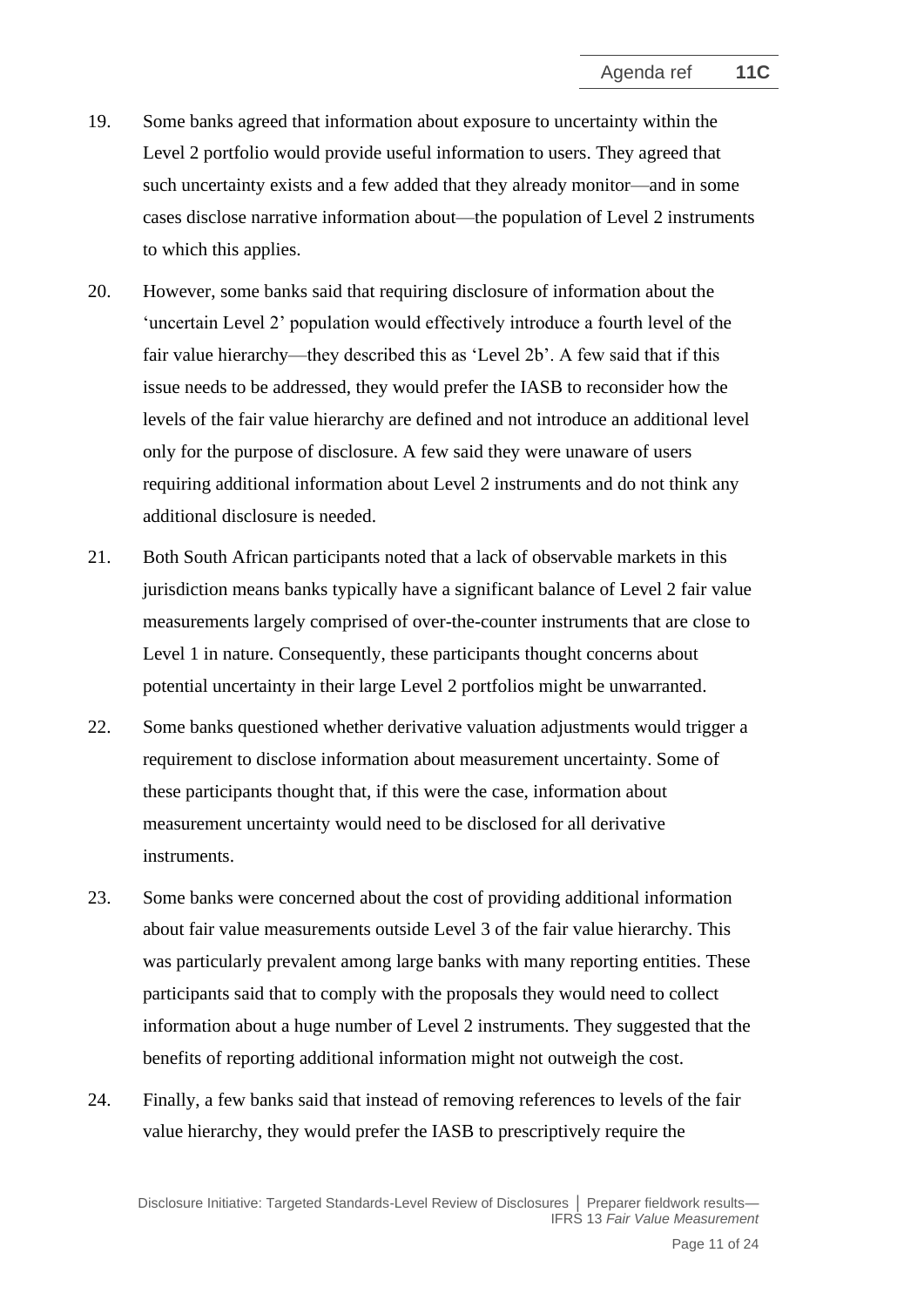additional information needed by users about fair value measurements outside Level 3.

### **Participants other than banks and insurers**

- 25. Most participants other than banks and insurers said they would be unaffected by the removal of references to levels of the fair value hierarchy. This was because either:
	- (a) all of their material fair value measurements are categorised in Level 3 of the fair value hierarchy. This finding was particularly common among property companies. These participants thought the detailed Level 3 disclosures they provide today are relevant and there is no additional relevant information to provide relating to other levels of the fair value hierarchy; or
	- (b) they do not think any of their Level 2 fair value measurements are close to the boundary between Level 2 and Level 3. These participants concluded that there is no material exposure to uncertainty in their Level 2 portfolio and therefore no additional information is required beyond what they report today.
- 26. A few participants said it was unclear which circumstances would require them to provide detailed disclosures for fair value measurements outside Level 3 of the fair value hierarchy.
- <span id="page-11-0"></span>27. A few participants thought the only possible effect of removing references to levels of the fair value hierarchy was an increase in disclosure and, therefore, an increase in the costs of preparing those disclosures.

# **Assets and liabilities within each level of the fair value hierarchy**

# *Exposure Draft proposals*

<span id="page-11-1"></span>28. Paragraph 103 of the Exposure Draft proposed a specific disclosure objective requiring an entity to disclose information that enables users of financial statements to understand: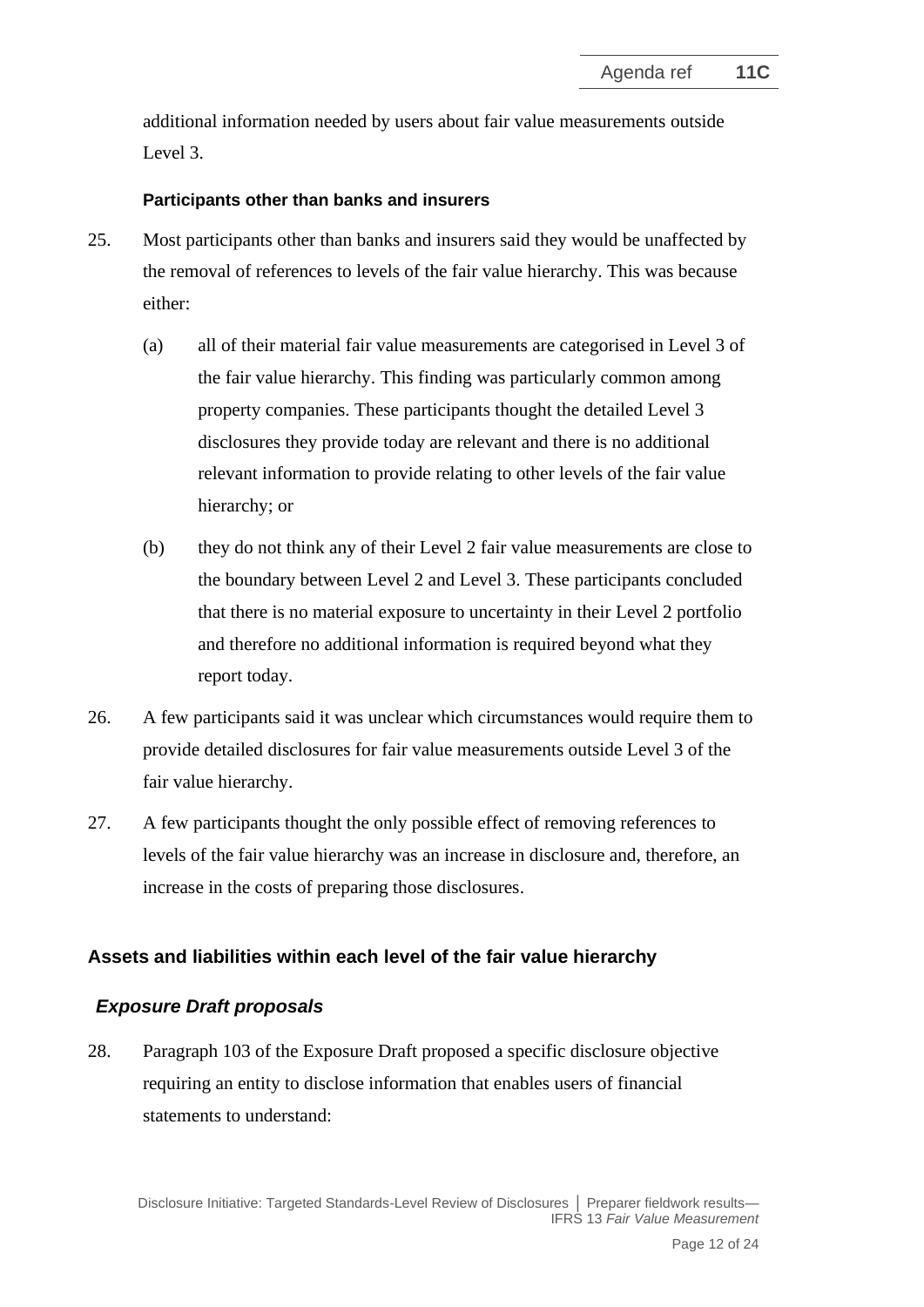- (a) the amount, nature and other characteristics of each class of assets and liabilities measured at fair value in the statement of financial position; and
- (b) how the characteristics relate to the categorisation of those classes of assets and liabilities in the fair value hierarchy.
- 29. Paragraph 104 explains that the information required by this specific disclosure objective is intended to help users assess the relative subjectivity in the entity's assessment of where fair value measurements are in the fair value hierarchy, and evaluate the effect of those measurements on the entity's financial position. The specific disclosure objective is followed by a mandatory requirement to disclose a breakdown of fair value measurements by class of asset and liability in each level of the fair value hierarchy and some further non-mandatory information that may enable an entity to meet the objective.

#### *Fieldwork findings*

- 30. Most fieldwork participants from all industries would not make any substantial changes to their current disclosures when applying this specific disclosure objective. A few banks said they already provide detailed information about the classes of asset and liability within each level of the fair value measurement hierarchy. They concluded that their current disclosures already satisfy the proposed specific disclosure objective and provide useful information to users.
- 31. A few banks questioned whether detailed disaggregation by class of asset and liability is necessary for items in Levels 2 and—especially—Level 1 of the fair value hierarchy. These participants said there is little exposure to uncertainty in these measurements and therefore questioned why users need such a breakdown. One of these participants was a smaller, unlisted bank and said that many of its users would not be interested in detail about each class of asset and liability measured at fair value. This participant suggested that information provided in response to this specific disclosure objective might not pass the cost-benefit test.
- 32. A few banks said that, applying the proposals, they would consider including a fourth fair value hierarchy level within the required breakdown of fair value measurements by class of asset and liability. This fourth level would represent the 'uncertain Level 2' portfolio (see paragraph [20\)](#page-10-0).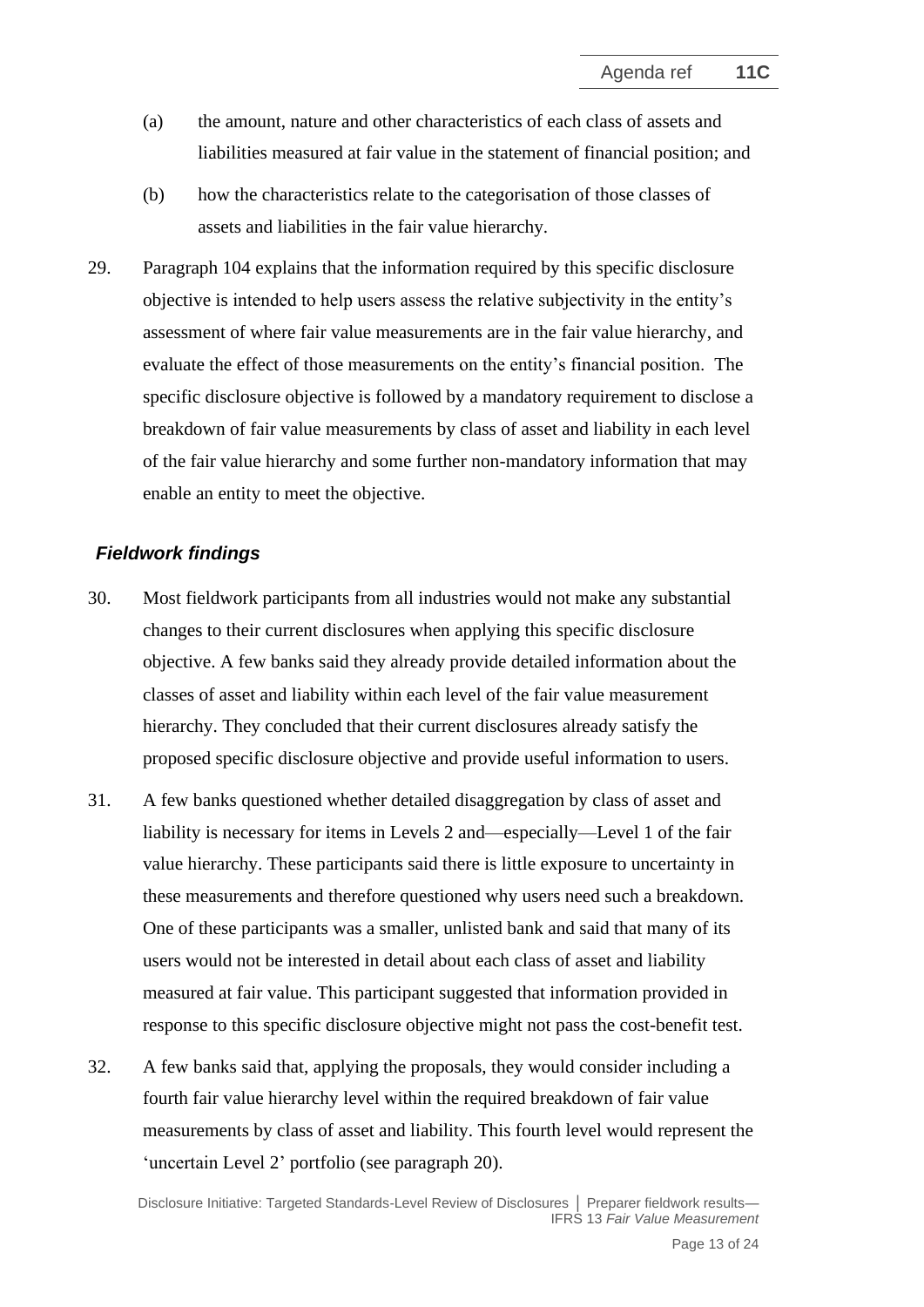<span id="page-13-0"></span>33. A few participants said this specific disclosure objective created some confusion about the distinction between mandatory and non-mandatory items of information. These participants noted that the disclosure objective *requires* an entity to disclose 'information that enables users to understand the… nature and other characteristics' of assets and liabilities measured at fair value, while the nonmandatory items of information include 'a description of the nature, risks and other characteristics' of those assets and liabilities. Consequently, participants said it was unclear to them whether this item of information is a mandatory requirement.

### **Significant techniques and inputs used to determine fair value measurement**

### *Exposure Draft proposals*

- <span id="page-13-1"></span>34. Paragraph 107 of the Exposure Draft proposed a specific disclosure objective requiring an entity to disclose information that enables users of financial statements to understand the significant techniques and inputs used in determining the fair value measurements for each class of assets and liabilities measured at fair value.
- 35. Paragraph 104 explains that the information required by this specific disclosure objective is intended to help users assess the sources of measurement uncertainties in the entity's determination of fair value measurements. The specific disclosure objective is followed by a list of non-mandatory items of information that may enable an entity to meet the objective.

#### *Fieldwork findings*

- 36. Some fieldwork participants—mostly banks—provided feedback on this specific disclosure objective. Some said the proposals prompted them to remove immaterial information (for example, information about valuation techniques for instruments no longer held), restructure or otherwise simplify their narrative disclosures about how fair value measurements are determined.
- Disclosure Initiative: Targeted Standards-Level Review of Disclosures **│** Preparer fieldwork results— IFRS 13 *Fair Value Measurement* 37. However, a few other participants said they include extensive disclosures in this area because it receives a lot of focus from regulators. These participants would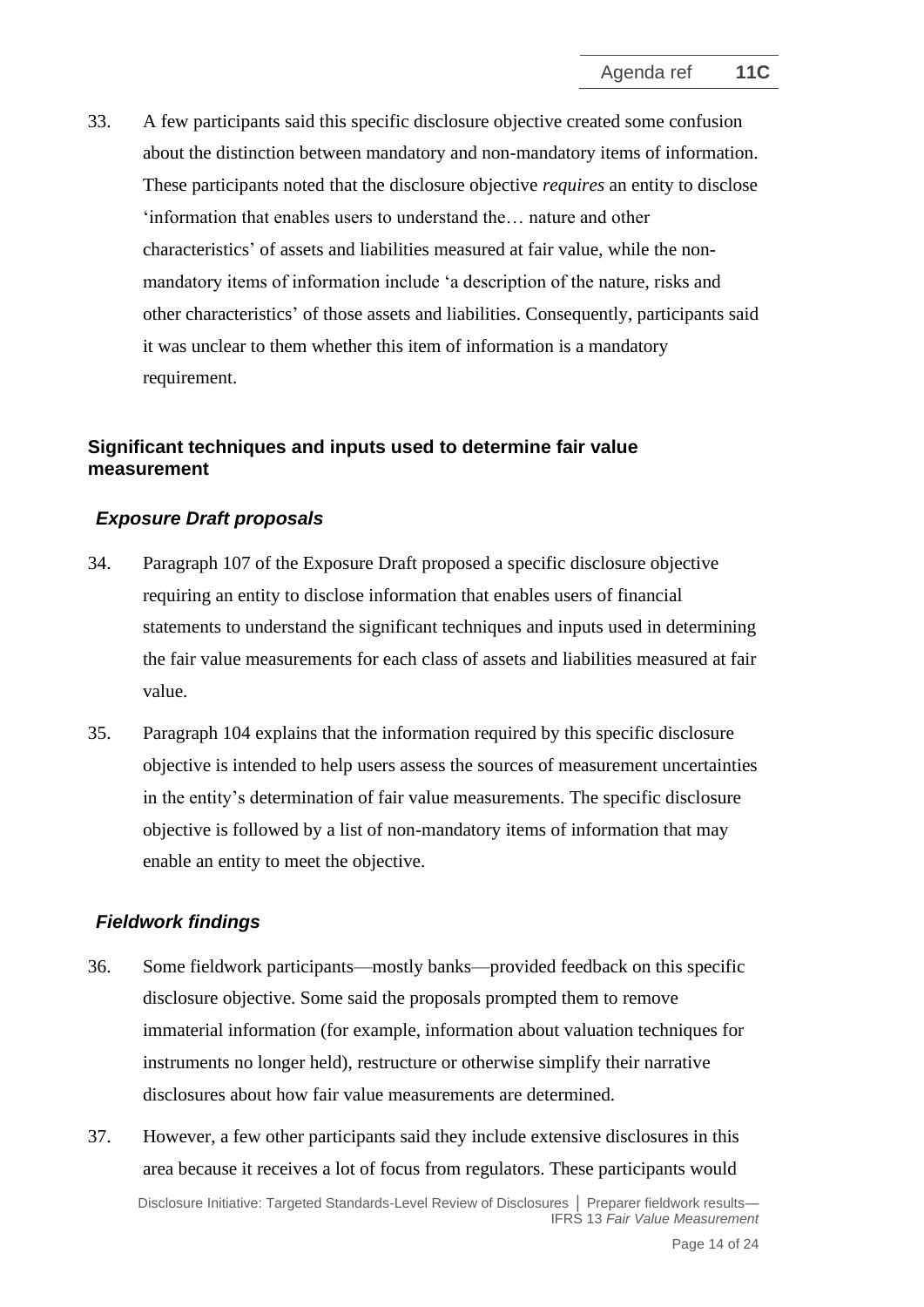be reluctant to remove or simplify their disclosures. One added that disclosures could be improved and simplified if they were permitted to disclose narrative information that is the same every year outside the financial statements (for example, on the company website).

- 38. A few participants said that, applying the proposals, they would disclose additional information about valuation techniques and inputs for fair value measurements in Levels 1 and 2 of the fair value hierarchy. These participants suggested that the benefits of disclosing such information might not outweigh the costs. However, one participant agreed that—with reference to the overall disclosure objective (see paragraph [12\)](#page-7-0)— relevant information about fair value measurement techniques and inputs would facilitate users' understanding of the level of uncertainty in different classes of assets and liabilities.
- 39. A few participants questioned how to interpret the word 'significant' in the specific disclosure objective. One participant thought this introduced a disclosure threshold that was lower than materiality.
- <span id="page-14-0"></span>40. A few participants said this specific disclosure objective created some confusion about the distinction between mandatory and non-mandatory items of information. These participants noted that the disclosure objective *requires* an entity to disclose 'information that enables users to understand significant techniques and inputs,' while the non-mandatory items of information include 'a description of the significant valuation techniques' and 'information about the significant inputs used.' Consequently, participants said it was not clear to them whether these items of information were mandatory requirements.

#### **Reasonably possible alternative fair value measurements**

#### *Exposure Draft proposals*

<span id="page-14-1"></span>41. Paragraph 111 of the Exposure Draft proposed a specific disclosure objective requiring an entity to disclose information that enables users of financial statements to understand alternative fair value measurements using inputs that were reasonably possible at the end of the reporting period. Paragraph 112 explains that the information required by this specific disclosure objective is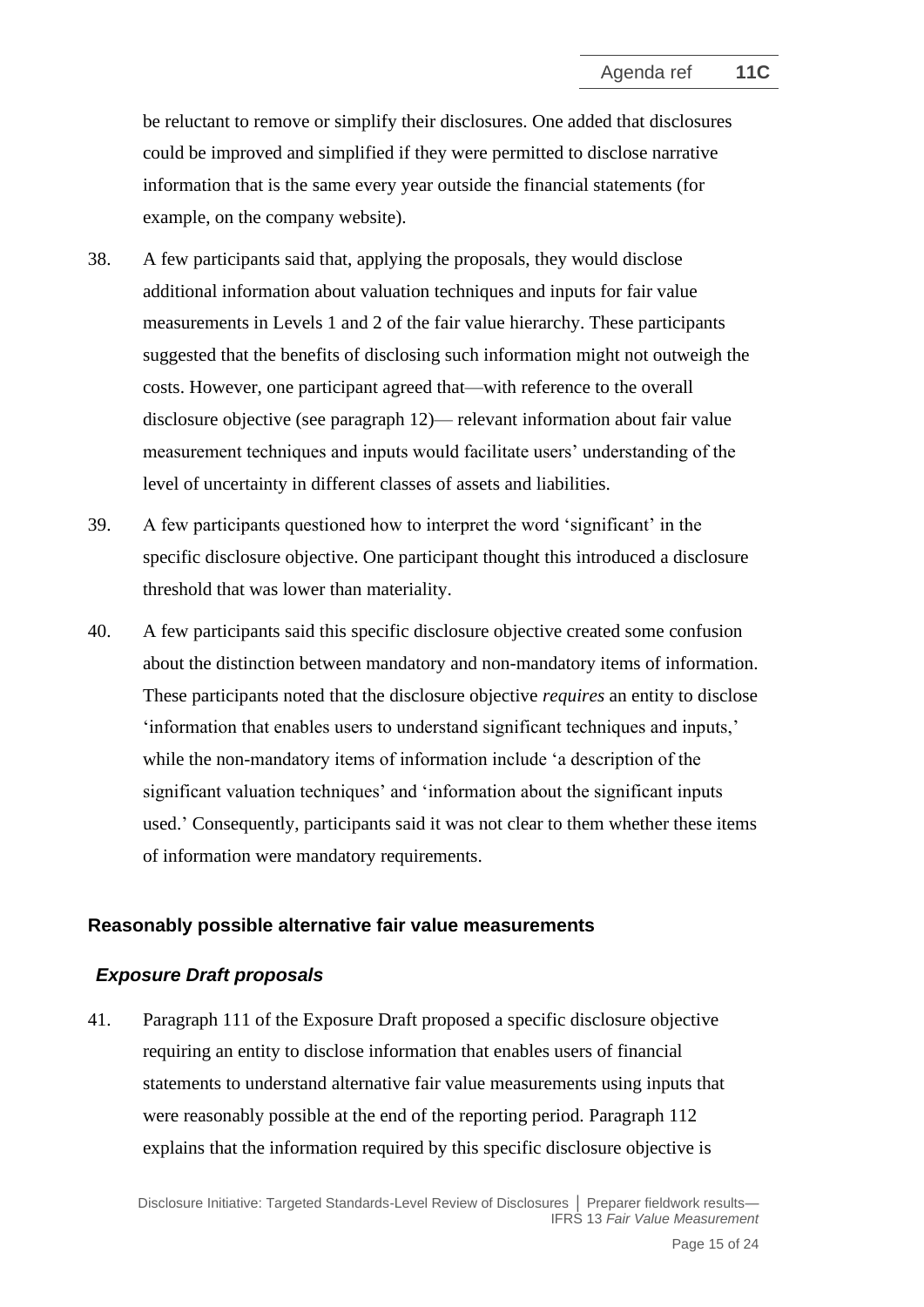intended to help users evaluate the possible outcomes of the fair value measurements at the end of the reporting period, and evaluate how those possible outcomes might affect the future cash flows of the entity. The specific disclosure objective is followed by a list of non-mandatory items of information that may enable an entity to meet the objective.

<span id="page-15-0"></span>42. IFRS 13 currently requires disclosure of the effects of reasonably possible changes in unobservable inputs on Level 3 fair value measurements (sensitivity analysis). Such a sensitivity analysis is not named in the non-mandatory items of information included in the proposals. This was in response to feedback from users that detailed line-by-line sensitivity analyses can be overly complex and do not always meet users' underlying need to understand how the fair value amounts included in the statement of financial position could vary. This is because assumptions rarely move in isolation and, consequently, sensitivity analyses based on individual assumptions rarely reflect any realistic scenario. The proposals in the Exposure Draft were intended to explain the underlying user need and allow entities to satisfy it in a simpler way than is typically done today.

### *Fieldwork findings*

43. Most IFRS 13 fieldwork participants commented on this specific disclosure objective. A few supported the objective of simplifying disclosures about sensitivity. However, many participants—including all property companies—said they would retain their current sensitivity analysis to comply with the proposed specific disclosure objective (or would prefer to do so subject to agreement with their auditor). The sections below explain why this is, and summarise some additional specific feedback on observable inputs, portfolio risk management and the clarity of the proposed specific disclosure objective.

#### **Why many participants would prefer to retain sensitivity analysis**

44. Property companies said that sensitivity analysis provides more meaningful information to their users than an overall range of alternative fair value measurements. A few explained that individual assumptions—particularly capitalisation rate—were material to their property valuations and, consequently, the effects of those individual assumptions need to be disclosed. One added that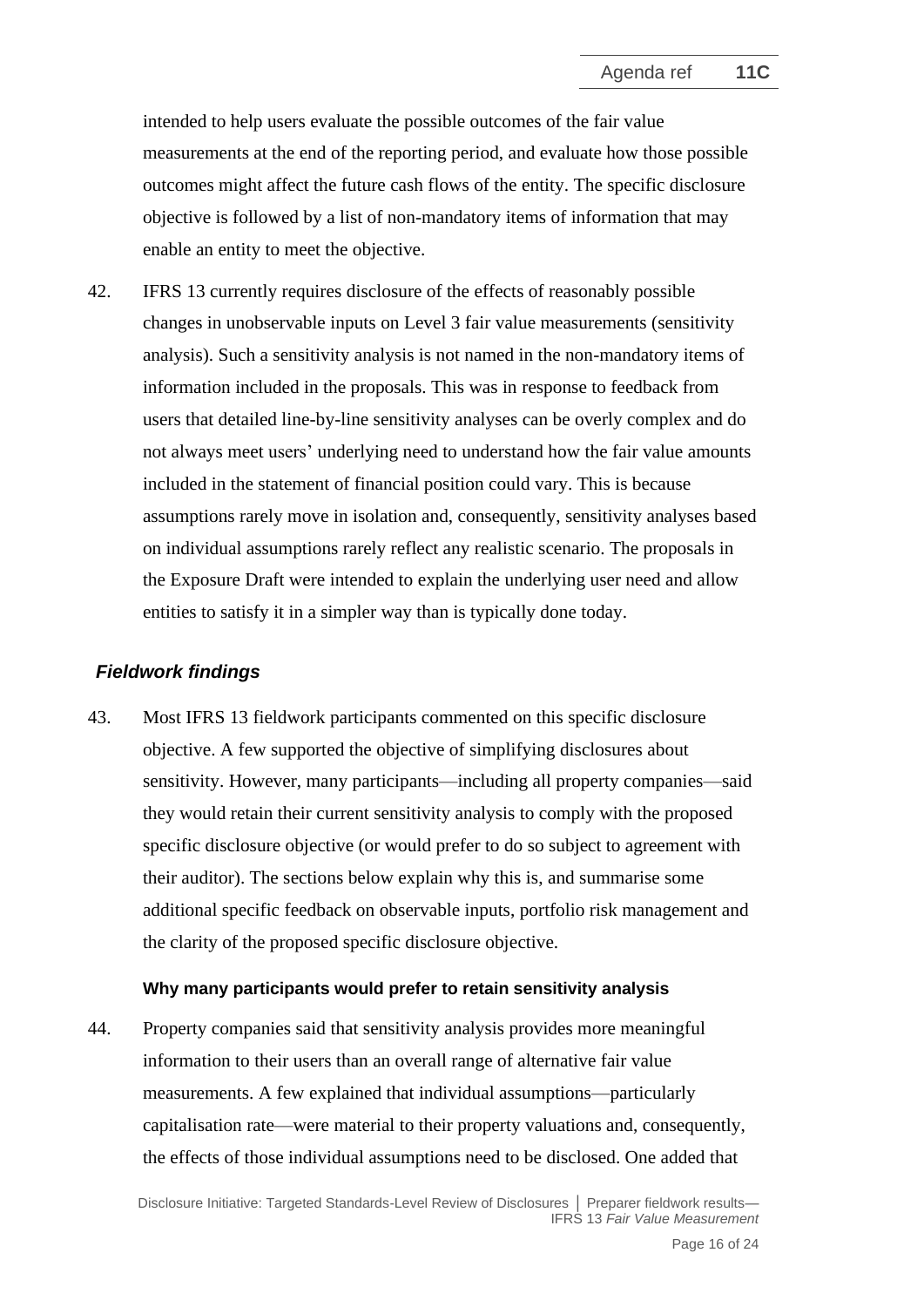sensitivity analysis is encouraged by regulators and they would be reluctant to remove it.

- 45. Many banks, insurers and other participants would also retain their current sensitivity analysis. This is because:
	- (a) in their view, sensitivity analysis provides more useful information to users than a range of alternative fair value measurements. This is because a range of alternative fair value measurements would:
		- (i) prevent users from recalculating alternative fair values based on their own preferred assumption set;
		- (ii) lead users to question whether they could trust the fair value amounts recognised in the statement of financial position; and
		- (iii) be too aggregated to provide useful information for a diverse business.
	- (b) determining an overall range of alternative fair value measurements would be more costly and time consuming than preparing a sensitivity analysis. Reasons for this included the need to gather sufficient information from across the business to determine potential overall ranges and, subsequently, apply judgement about what constitutes a reasonable range. Some added that the costs of gathering and analysing this information for high volumes of Level 2 instruments would exceed the potential benefits. A few said they did not think it would be possible to prepare this disclosure within reporting deadlines. A few added that their current systems used to generate sensitivity analyses are linked to other related information, such as risk disclosures required by IFRS 7 *Financial Instruments: Disclosures*, and that changing those systems would be problematic.
	- (c) individual assumption sensitivity analyses are also used internally—for example to monitor the possible effects of a 'shock' on a specific market.

### **Portfolio risk management**

Disclosure Initiative: Targeted Standards-Level Review of Disclosures **│** Preparer fieldwork results— IFRS 13 *Fair Value Measurement* 46. Some banks and insurers raised a particular concern about instruments for which risk is managed on a portfolio basis, including those for which an economic or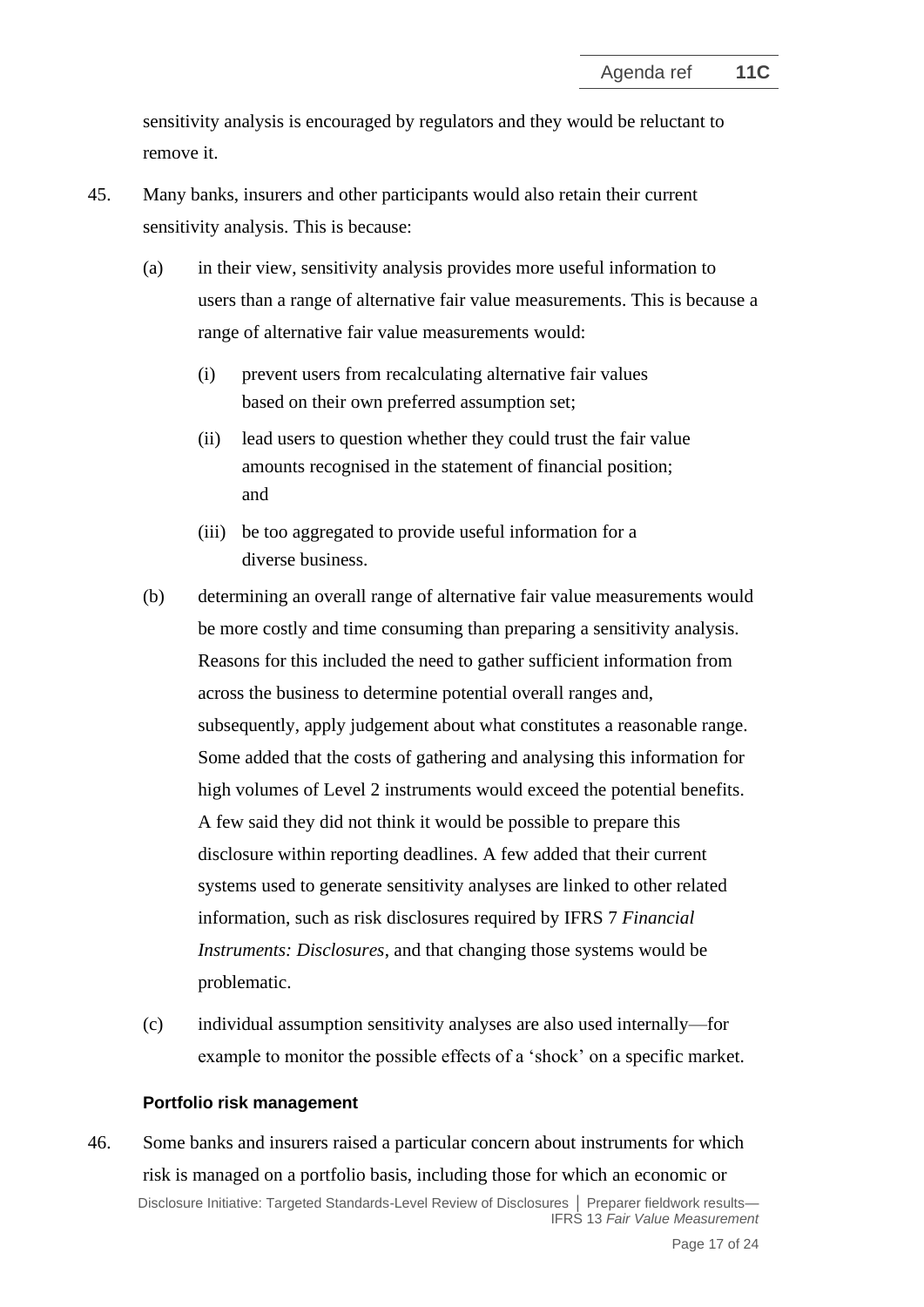effective hedging relationship is achieved. These participants were concerned that disclosing an overall range of alternative fair value measurements by class of asset or liability could give a misleading impression to users about the extent of risk exposure. Participants provided the following examples:

- (a) disclosure of an overall high and an overall low position could lead a user to assume the worst-case scenario is the low position on all asset classes and the high position on all liability classes. Participants thought this would be misleading because, for example, interest rates will only move in one direction at any given time. Consequently, assuming the overall low on assets and the overall high on liabilities could happen simultaneously would overstate the entity's risk exposures.
- (b) if a Level 3 item is hedged (effectively or economically) by a Level 2 instrument, reasonably possible alternative fair value measurements would need to be disclosed separately for the two sides of the hedging relationship. However, in practical terms, participants consider this risk exposure to be managed collectively and thus separate disclosure could overstate the likely risk. This issue would also apply if the hedged item and hedging instrument were in the same level of the fair value hierarchy but in different asset and liability classes.

### **Clarity of the specific disclosure objective**

- <span id="page-17-0"></span>47. Many participants said the proposed disclosure objective was insufficiently clear:
	- (a) some participants said it was unclear how the disclosure objective differed—in practical terms—from the sensitivity analysis that IFRS 13 currently requires for Level 3 fair value measurements. These participants said they understood the intent of the objective (see paragraph [42\)](#page-15-0) only after discussions with the IASB staff—i.e., they did not understand it from the Exposure Draft itself.
	- (b) a few participants—primarily property companies—thought the disclosure objective required them to re-perform their fair value measurements using different measurement *techniques* and disclose the results of applying those different techniques. This is different to the intent of the disclosure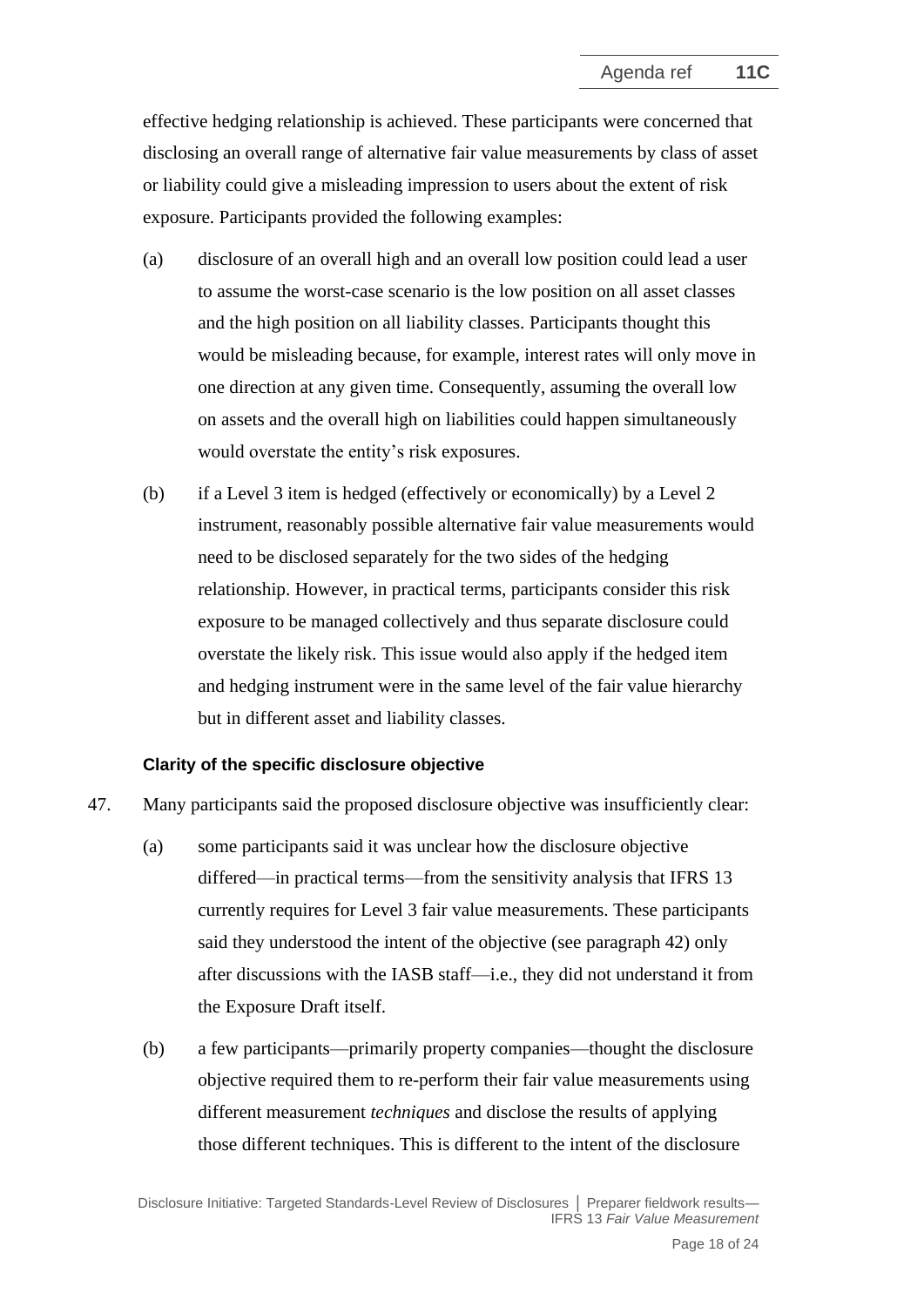objective—which is to require entities to consider alternative *inputs*  (assumptions) rather than alternative techniques.

(c) a few participants said it was unclear which alternative inputs should be considered. For example, one property company observed that capitalisation rates might be different for overseas investors than for a domestic market and questioned which alternative inputs would be captured by the disclosure objective.

### **Reasons for changes in fair value measurements**

### *Exposure Draft proposals*

- <span id="page-18-0"></span>48. Paragraph 114 of the Exposure Draft proposed a specific disclosure objective requiring an entity to disclose information that enables users of financial statements to understand the significant reasons for changes in the fair value measurement of each class of assets and liabilities measured at fair value. Paragraph 115 explains that the information required by this specific disclosure objective is intended to help users evaluate how transactions and other events during the reporting period have affected the entity's financial position and performance, and therefore identify amounts to include in their analyses.
- 49. This specific disclosure objective is followed by:
	- (a) a mandatory requirement to disclose a tabular reconciliation from opening to closing balances of recurring Level 3 fair value measurements ('Level 3 reconciliation'). Such a reconciliation is already required by IFRS 13; and
	- (b) some further non-mandatory information that may enable an entity to meet the objective. This includes an explanation of the significant reasons for changes in recurring fair value measurements other than those categorised in Level 3 of the fair value hierarchy.

# *Fieldwork findings*

50. Many fieldwork participants—including most banks—commented on this aspect of the proposals. Many said that to comply with the specific disclosure objective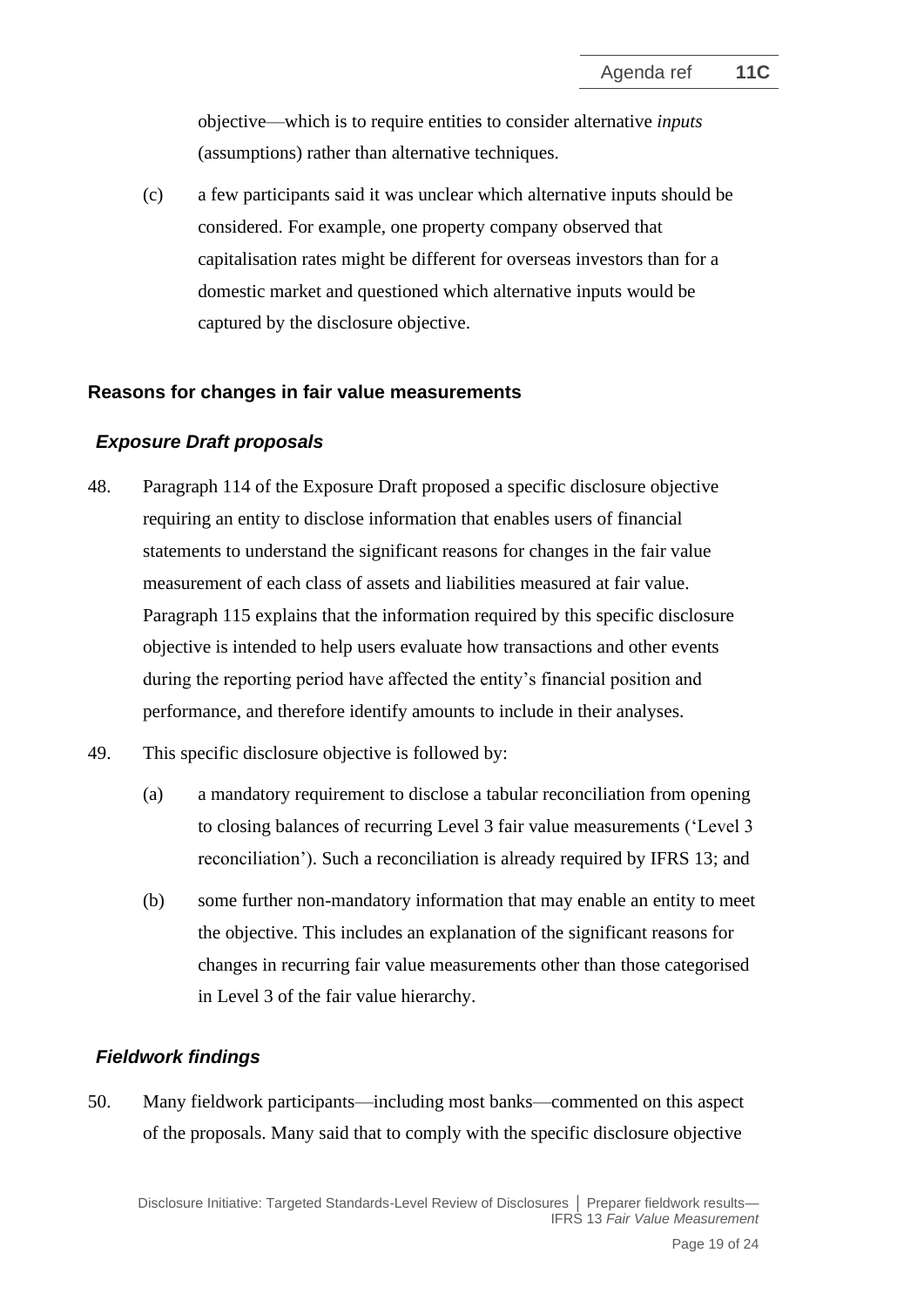they would need to disclose additional information about reasons for changes in Level 2 fair value measurements.

- 51. However, many participants—including most banks—had concerns about disclosing information about reasons for changes in fair value measurement for items categorised outside Level 3 of the fair value hierarchy. Some banks explained that the Level 3 reconciliation is already onerous and costly to prepare, with a few adding that this requires manual processes, for example using excel spreadsheets. They typically have a much higher volume of instruments in Level 2 and, therefore, providing information about reasons for changes in the fair value measurement of those instruments would be costly. Some of these participants explained that this is the case even if the required information is explanatory only and not a movement table. This is because they would still have to collect and analyse detailed quantitative information to determine what is material for disclosure.
- 52. A few banks and insurers also questioned whether information about reasons for changes in fair value measurements outside Level 3 would be useful to users. These participants said that because instruments outside Level 3 are measured based on observable inputs, reasons for changes would relate to market developments and would not provide any entity-specific insights. Some of these participants understood why users say they do not get sufficient information for fair value measurements outside Level 3 today but thought the need could be better addressed via:
	- (a) disclosures about how instruments had been categorised between different levels of the fair value hierarchy (see paragraph [18\(](#page-9-0)d)); or
	- (b) improved narrative explanations about the reasons for transfers between different levels of the fair value hierarchy.
- 53. Some participants expressed concerns about the Level 3 reconciliation being a mandatory requirement and how this interacts with the proposed specific disclosure objective and the non-mandatory information for items outside Level 3. Concerns included:
	- (a) a few thought that the prescriptive requirement to disclose a Level 3 reconciliation overrides the overarching principle in the IFRS 13 proposals

Disclosure Initiative: Targeted Standards-Level Review of Disclosures **│** Preparer fieldwork results— IFRS 13 *Fair Value Measurement*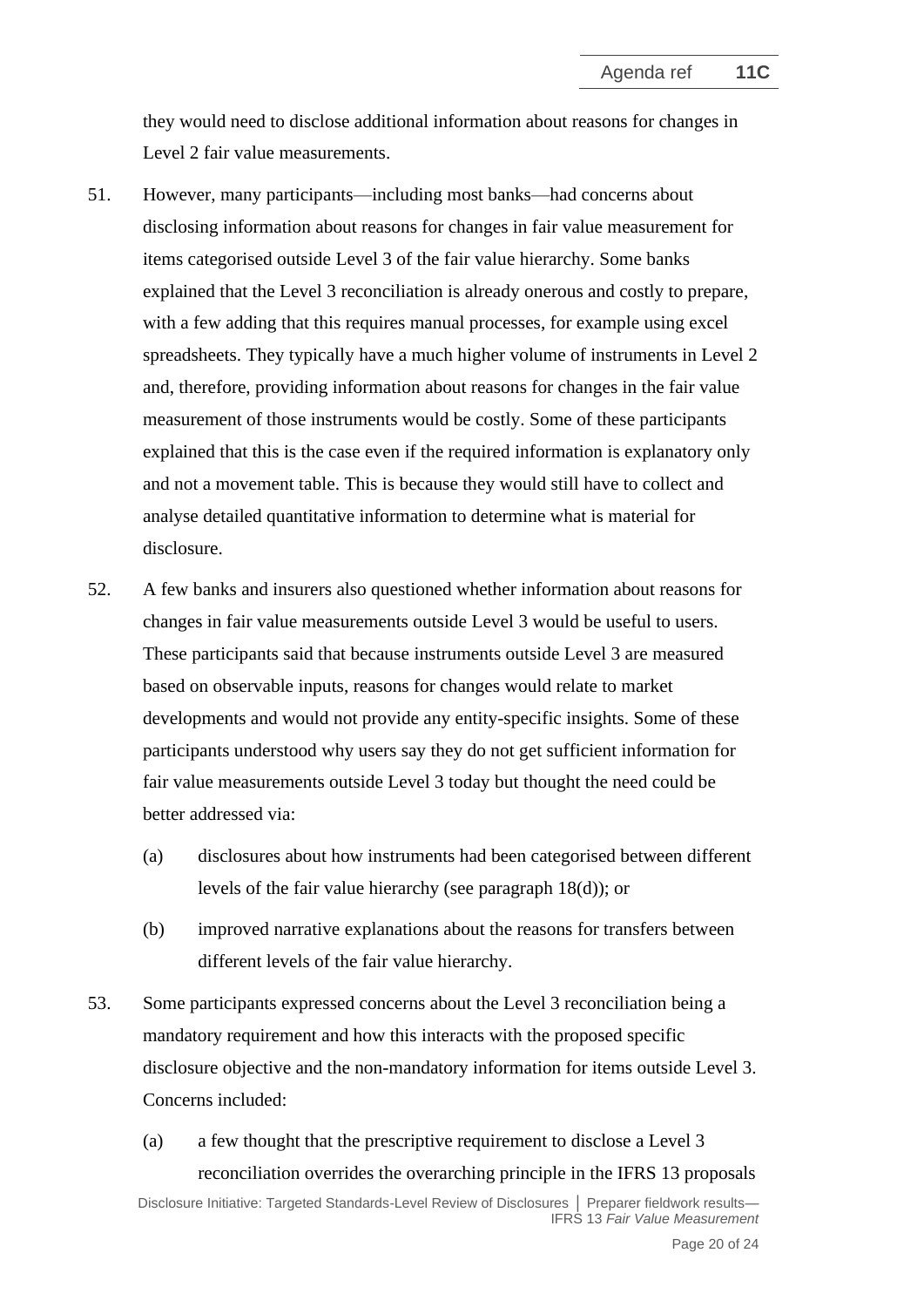of disclosing material information for material fair value measurements. These participants would interpret the prescriptive requirement as meaning that a reconciliation must be provided even if Level 3 fair value measurements are immaterial.

- (b) a few noted that the specific disclosure objective requires information for each class of assets and liabilities while the requirement for a Level 3 reconciliation does not. One participant questioned whether they could interpret 'classes' of assets and liabilities as being equivalent to the categorisations in IFRS 9 *Financial Instruments* (i.e., amortised cost, fair value through profit or loss etc).
- (c) a few questioned whether a tabular reconciliation is necessary for Level 3 fair value measurements and said they could provide more useful disclosures through qualitative explanations of how and why fair value measurements had moved during the reporting period.
- (d) a few would interpret the overall set of proposals to mean they are required to disclose a tabular reconciliation of movements in Level 1 and Level 2 fair value measurements, or were concerned that their auditors would interpret the proposals this way.
- 54. A few banks did not agree with the requirement to separately disclose realised and unrealised gains and losses as part of the Level 3 reconciliation. They said collecting this information presents systems challenges and that the information is potentially misleading. For example, consider an instrument that is held for five years and for which fair value goes up and down over those five years. Participants said that, in their view, presenting all unrealised gains and losses may exaggerate overall fair value movements and volatility over the life of the instrument.
- <span id="page-20-0"></span>55. A few participants provided feedback about the examples of reasons for changes proposed in the Exposure Draft. They said:
	- (a) providing reasons for changes that 'might be appropriate to include' is not clear in terms of what is required. One participant suggested explaining in the requirements that the example reasons for changes 'should be included if material and relevant to users' understanding.'

Disclosure Initiative: Targeted Standards-Level Review of Disclosures **│** Preparer fieldwork results— IFRS 13 *Fair Value Measurement*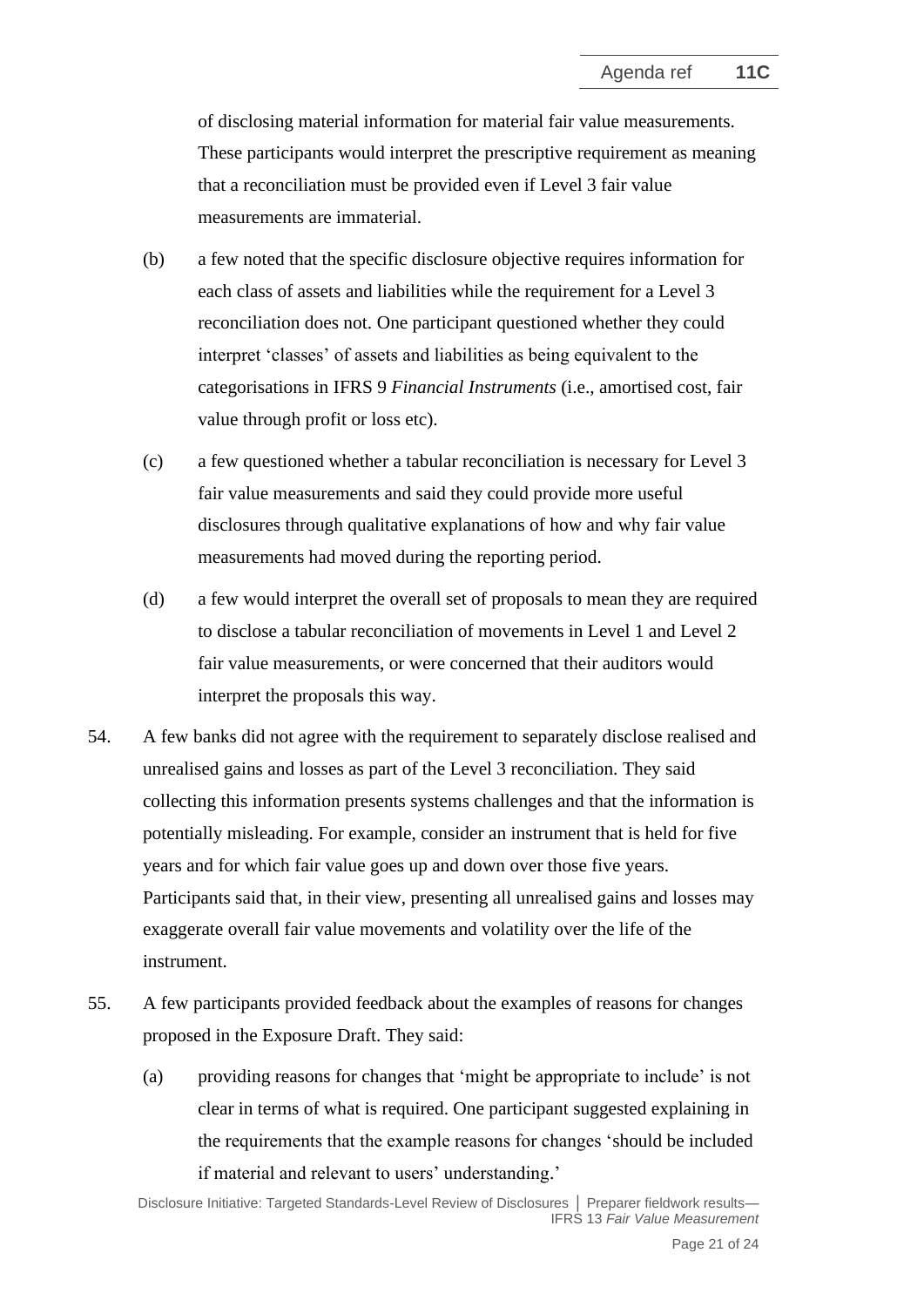(b) one participant disagreed with the inclusion of 'the effect of foreign exchange rate differences' as a reason for change that an entity might need to disclose. They explained that this is an embedded part of the total fair value gains or losses for a reporting period and they do not currently have the systems in place to separately extract that information. Furthermore, they thought this inclusion is inconsistent with paragraph 52(a) of IAS 21 *The Effects of Changes in Foreign Exchange Rates* which requires 'disclosure of the amount of exchange differences recognised in profit or loss except for those arising on financial instruments measured at fair value through profit or loss in accordance with IFRS 9' (*emphasis* added).

# **Assets and liabilities not measured at fair value but for which fair value is disclosed**

### *Exposure Draft proposals*

- <span id="page-21-0"></span>56. Paragraph 118 of the Exposure Draft proposed a specific disclosure objective requiring an entity to disclose information that enables users of financial statements to understand:
	- (a) the amount, nature and other characteristics of each class of assets and liabilities not measured at fair value but for which fair value is disclosed; and
	- (b) how the characteristics relate to the categorisation of those classes of assets and liabilities in the fair value hierarchy.
- 57. This specific disclosure objective is followed by:
	- (a) an explanation of what users would do with the information provided;
	- (b) a mandatory requirement to disclose the fair value measurement for each class of asset and liability not measured at fair value but for which fair value is disclosed by level of the fair value hierarchy; and
	- (c) some further non-mandatory information that may enable an entity to meet the objective.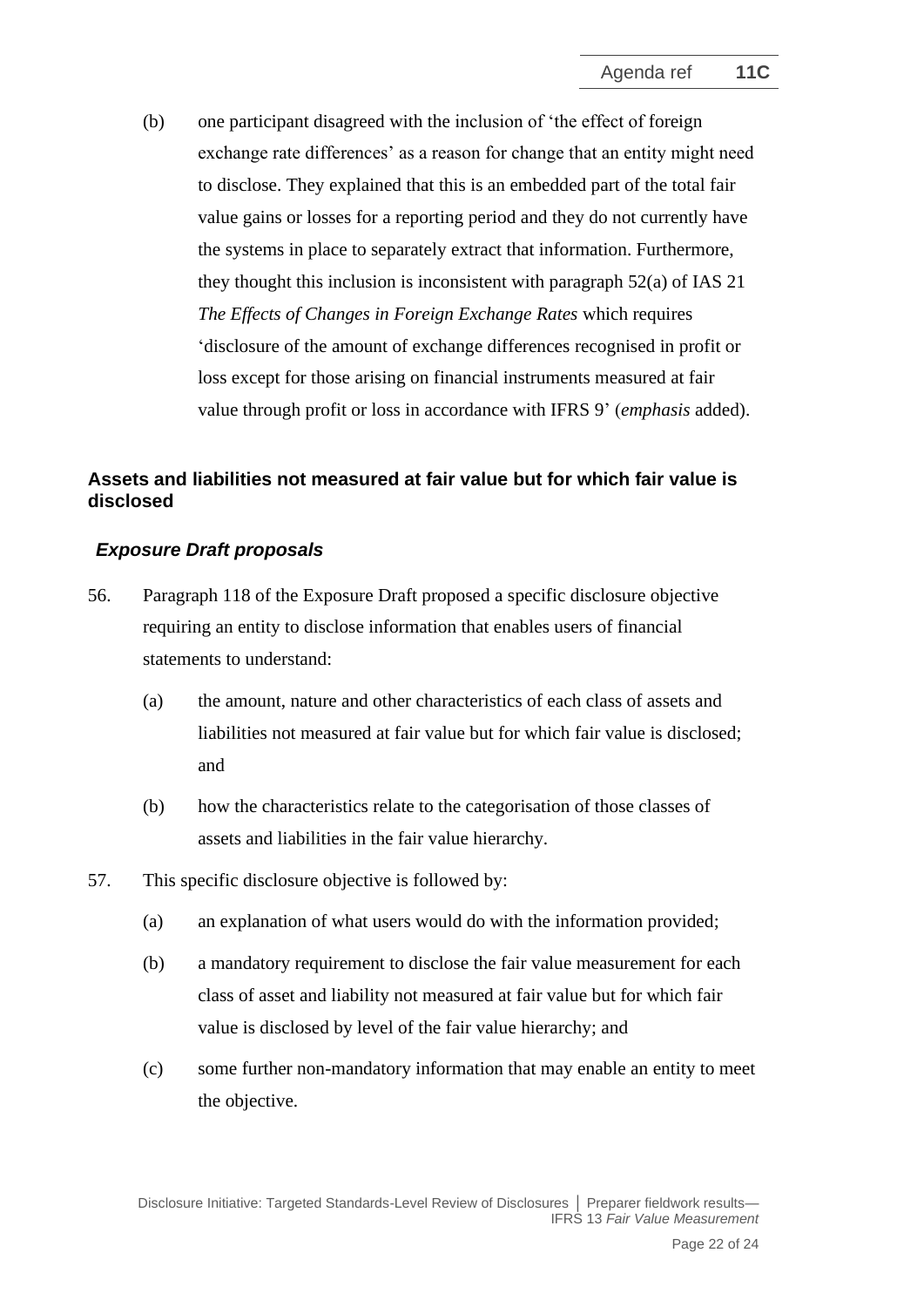# *Fieldwork findings*

- 58. Some fieldwork participants—mostly banks—commented on this aspect of the proposals. Many of these participants questioned whether information provided in response to this specific disclosure objective would be useful to users. In their view, there is no reasonable basis on which to determine fair value for instruments that are held—for example—to collect cash flows. Consequently, information disclosed about fair value of these items is not reliable or useful and does not represent any accurate realisable value. Some banks added that the disclosures they already provide about the fair value of assets and liabilities not measured at fair value are time consuming and complex to prepare and that, in their view, users rarely take any notice of these disclosures.
- <span id="page-22-0"></span>59. Some participants said they would not change their current disclosures when applying this specific disclosure objective. Others said that they would disclose additional information—for example, about which level of the fair value hierarchy items would fall into. However, participants did not think the additional information would be useful to users and said the costs of complying with this specific disclosure objective would outweigh the benefits.

### **Other fieldwork findings**

- <span id="page-22-1"></span>60. The following additional feedback was provided by a few participants. They said:
	- (a) additional illustrative examples would help them to understand what the IASB had in mind with the specific disclosure objectives. This feedback came from the same participants who said that they understood the intent of some or all of the proposals better from discussion with the staff than they did from the Exposure Draft. Conversely, one participant said there was a risk that any illustrative examples would just be copied by entities and discourage the application of judgement.
	- (b) it is unclear how the proposals would interact with the disclosure requirements in IFRS 7 *Financial Instruments: Disclosures*. These participants questioned whether information about exposure to uncertainty in fair value measurements would overlap with IFRS 7 risk disclosures.